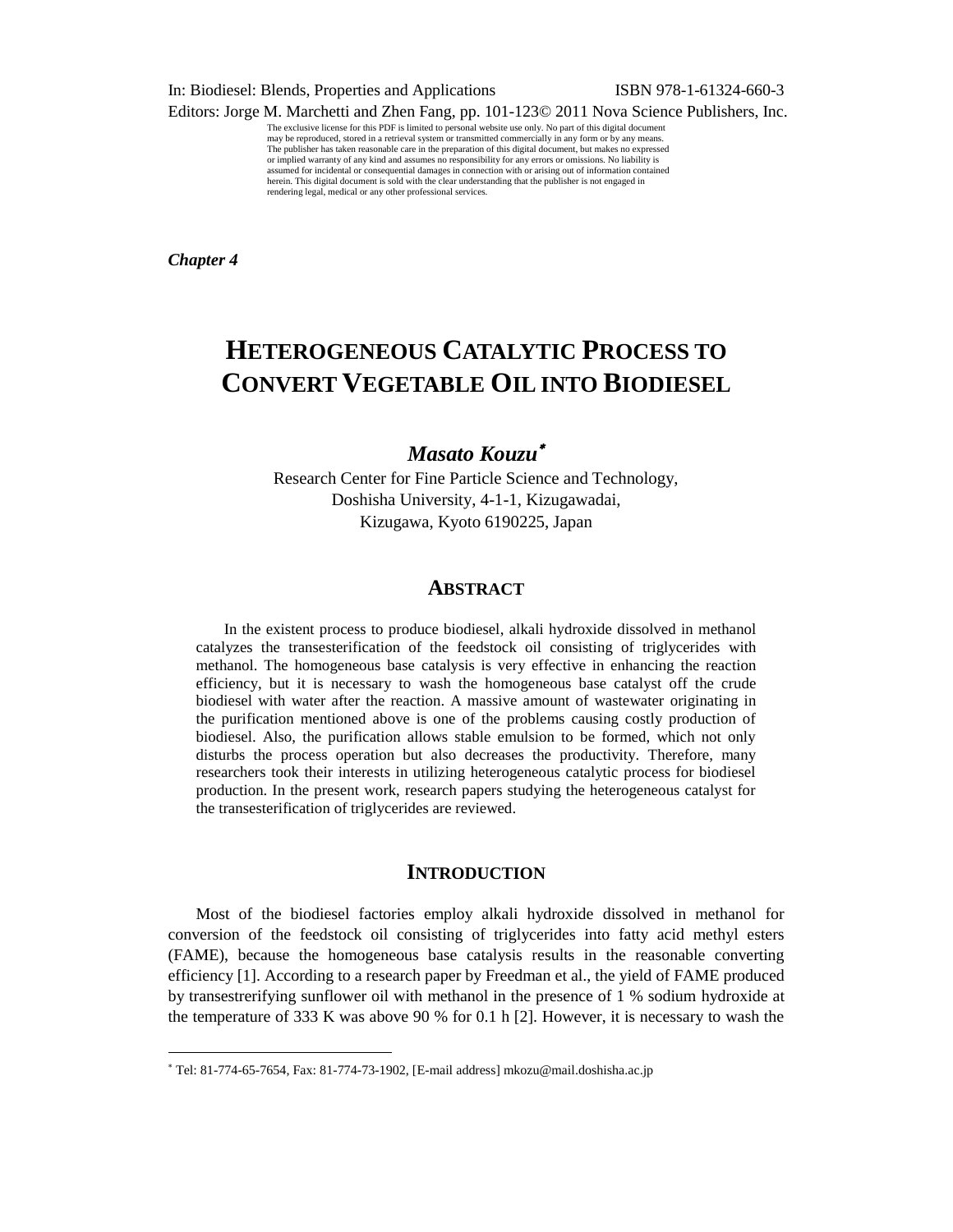homogeneous catalyst off the crude biodiesel with a massive amount of water. Not only the crude biodiesel but also the by-produced glycerol is contaminated with the homogeneous catalyst, and the contaminated glycerol is difficult to recycle for chemicals. Moreover, stable emulsion is formed by adding water into the crude biodiesel for its purification, which disturbs the process operation and leads to loss in the synthesized biodiesel. Due to a massive amount of the wastewater, the contamination of glycerol and the formation of stable emulsion, the current production of biodiesel seem to be costly [3].

For the purpose of solving the problems mentioned above, many researchers make great efforts at studying the novel process to transesterify triglycerides with methanol [4]. One of the solutions is to utilize the enzymatic process in which microbial cell producing lipase serves as the biocatalyst [5-6]. Lipase such as *Candida Antarctica* is an enzyme active in hydrolysis of triglycerides into fatty acids and glycerol, while the addition of alcohol into a mixture of lipase and triglycerides brings about its transesterification [7]. Long-chain alcohol and branched one provide the high transesterifying ratio over 90 %, whereas methanol is not proper for the enzymatic transesterification [8]. Lipase is markedly deactivated in the presence of methanol. The deactivation of lipase seems to be eased by using hexane as the solvent. Also, it was reported that the stepwise addition of methanol allowed the perfect conversion of vegetable oil into FAME to be achieved [9]. But, it took 40 hours to achieve the perfect conversion. For facilitating the handling of the biocatalyst, the use of lipase-producing microbial cells immobilized in porous material has been studying for the purpose of enhancing the lipase recovering efficiency [10].

On the other hand, Saka and Kusudiana proposed the catalyst-free process in which supercritical methanol reacts with vegetable oil [10-11]. Liquid methanol is a polar solvent and molecules of methanol are formed into cluster due to their hydrogen bond. The supercritical condition allows the hydrogen bond to be weakened, which causes a decrease in polarity of methanol. The decreased polarity enhances a solubility of triglyceride in methanol. Moreover, the ionic product increases markedly under the supercritical condition. With the help of the improved chemical property of methanol, biodiesel is produced with the very fast converting rate: it took only 4 minutes to achieve the perfect conversion of rapeseed oil into its methyl ester. As high temperature (523-673 K) and high pressure (35-60 MPa) was required for using supercritical critical, improvement of the catalyst-free process has been studying for reducing the reaction temperature and pressure [12]. The modified process is characterized by the two step reactions: the primary hydrolysis to convert triglyceride into fatty acids and the following esterification with methanol into fatty acid into its methyl ester. Both the primary hydrolysis and the following esterification were operated at 543 K under 10 MPa.

Also, utilization of the heterogeneous catalytic process is the promising way to improve the biodiesel production [13]. The reaction to produce biodiesel was initiated by nucleophilic attack of methanol to a carbonyl carbon in a molecule of triglyceride, and then the nucleophilic attack decomposes triglyceride into FAME and diglyceride [14]. By the further transesterification, triglyceride is finally converted into three molecules of FAME and a molecule of glycerol. For the transesterification, solid base catalytically acts on formation of methoxide anion that is the stronger nuclephile than methanol (Figure 1). Kabashima et al. indicated that the basic site allowed proton to be abstracted from methanol for its conjugated addition to unsaturated ketone [15], and there is a research paper showing that the same action of the basic site promoted transesterification of ethylacetate with methanol [16]. Not only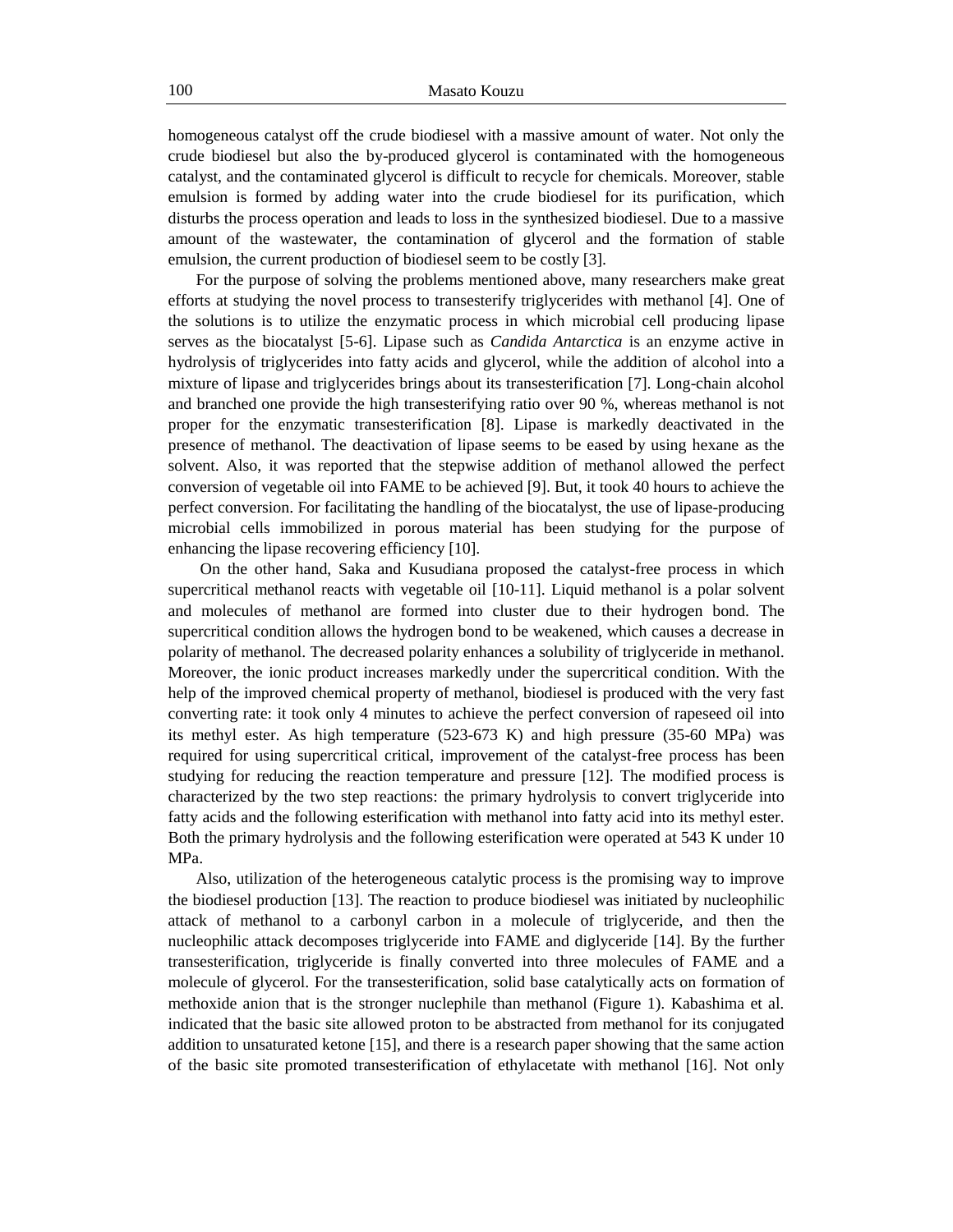solid base but also solid acid is able to functions as the heterogeneous catalyst. The Bronsted acidity results in donation of proton to triglyceride, which intensify the positive charge of the carbonyl carbon (Figure 2). Due to the intensified positive charge, the nucleophilic attack of methanol to triglyceride is promoted. The solid acid catalysis for the nucleophilic reaction was reviewed in the research paper by Lotero et al [17].

Recently, liquid hydrocarbon produced from triglycerides begins to attract notice as the alternative diesel fuel [18-19]. A procedure to convert into the liquid hydrocarbon is dehydrogenation based on the petroleum hydrotreatment technology, in which nickelmolybdenum sulfide loaded on alumina is used as the heterogeneous catalyst for hydrotreatment of the heavy distillate [20]. The liquid hydrocarbon has an advantage of the high oxidation stability and the good cold flow properties, in comparison to FAME. The conversion into the liquid hydrocarbon was operated at the high temperature  $(623-673 \text{ K})$ under the high hydrogen pressure (5MPa).

The present work focuses on the heterogeneous catalysts active in the transesterification, and the concerning research papers are reviewed. In the published articles studying solid acid catalysis for transesterification of triglyceride, sulfated metal oxides, cation-exchange resins and the other acid materials were tested. On the other hand, researchers who are interested in the solid base catalysis investigated the catalytic activities of alumina supported alkali metals, alkaline earth metal oxides, hydrotalcite and so on. For these heterogeneous catalysts active in the transesterification, the catalytic mechanism is described in the present review paper. Additionally, the catalytic performance for transesterifying triglycerides into FAME is appreciated on the basis of data shown in the reviewed research papers.



Figure 1. Mechanism on the base-catalyzed transesterification of triglyceride with methanol. (1) Attack of nucleophile generated from methanol, to triglyceride, (2) Dissociation of fatty acids methyl ester from anionic alkoxycarbonyl intermediate, (3) Addition of proton to diglyceride anion.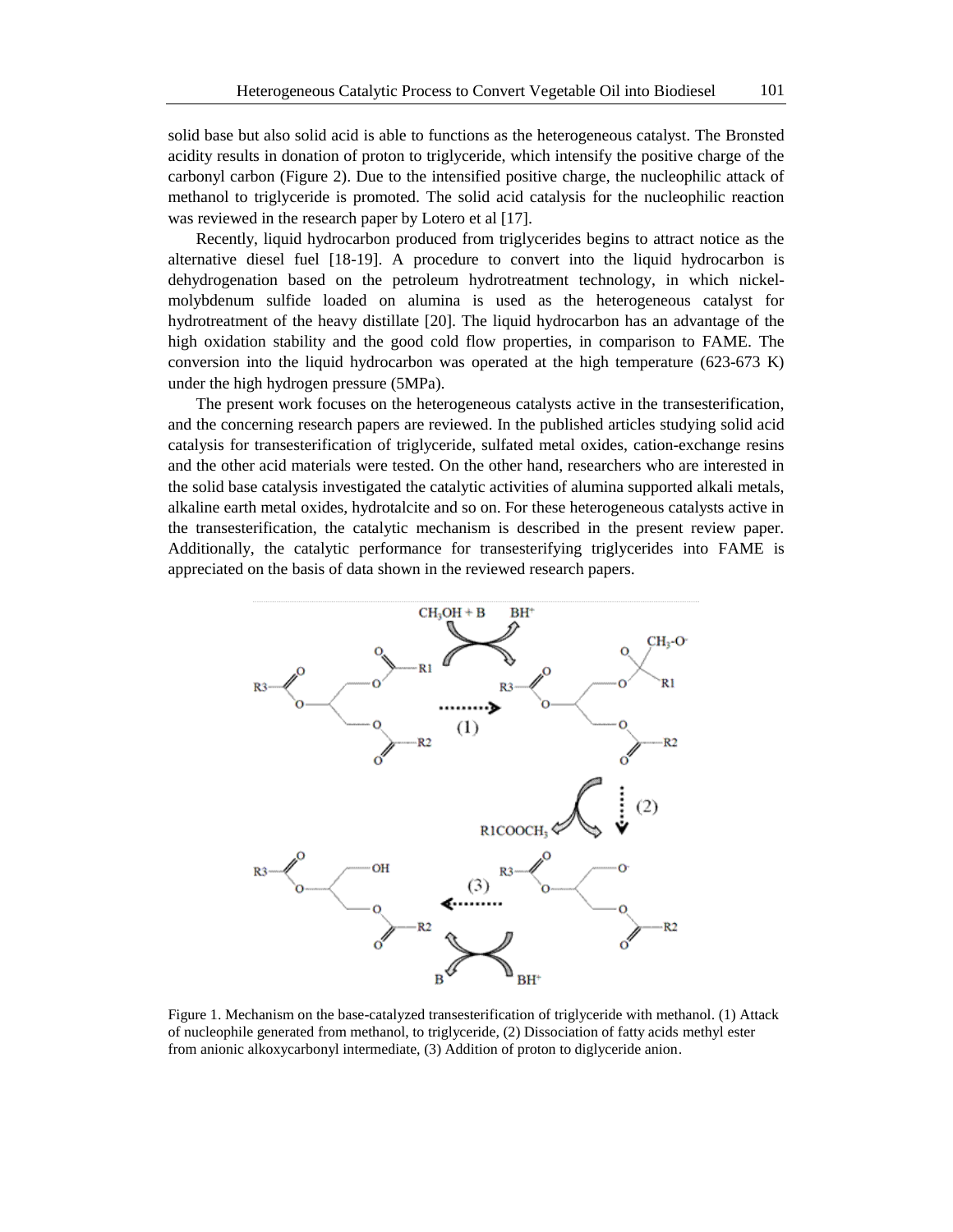

Figure 2. Mechanism on the acid-catalyzed transesterification of triglyceride with methanol. (1) Addition of proton to triglyceide, (2) Nucleophilic attack of methanol to triglyceride, (3) Dissociation of proton and fatty acids methyl ester from cationic alkoxycarbonyl intermediate.

# **SOLID ACID CATALYSTS**

### **Sulfated Metal Oxides**

Sulfated metal oxides, which are prepared by bonding sulfuric anion onto surface of transition metal oxides, are interpreted as "Superacidic solids", because the acidic strength of sulfated metal oxides is larger than that of pure sulfuric acid [21]. The acidity is strong enough to catalyze the isomerization of alkanes at room temperature. Among a variety of sulfated metal oxides, great attention is drawn to sulfated zirconia  $(SO<sub>4</sub>/ZrO<sub>2</sub>)$ , due to its stronger acid property. Surface of  $SO_4/\text{ZrO}_2$  is illustrated by giving Figure 3, and it is considered that the strong acidity originates in electron attracting force of sulfur-oxygen double bond [22-23].

Lopez et al. carried out transesterification of triacetin in the presence of  $SO_4/\text{ZrO}_2$  for investigating its catalytic activity, on a stainless steel batch reactor [24]. At the temperature of 333 K with the methanol/triacetin molar ratio of 6, 20 % of triacetin was converted into methyl acetate after 2 hours. However, the catalytic activity of  $SO_4/ZrO_2$  was reduced by reusing it. The catalytic deactivation resulted from leaching of the active sulfate group from the solid acid catalyst by hydrolysis [25]. Jitputti et al. used  $SO_4/\text{ZrO}_2$  for the transesterification of coconut oil including 2.25 % fatty acid [26]. The test reaction was conducted at 473 K with the result that the yield of FAME produced after 2 hours was 86 %. Since the catalytic deactivation was appreciable, the authors regenerated the solid acid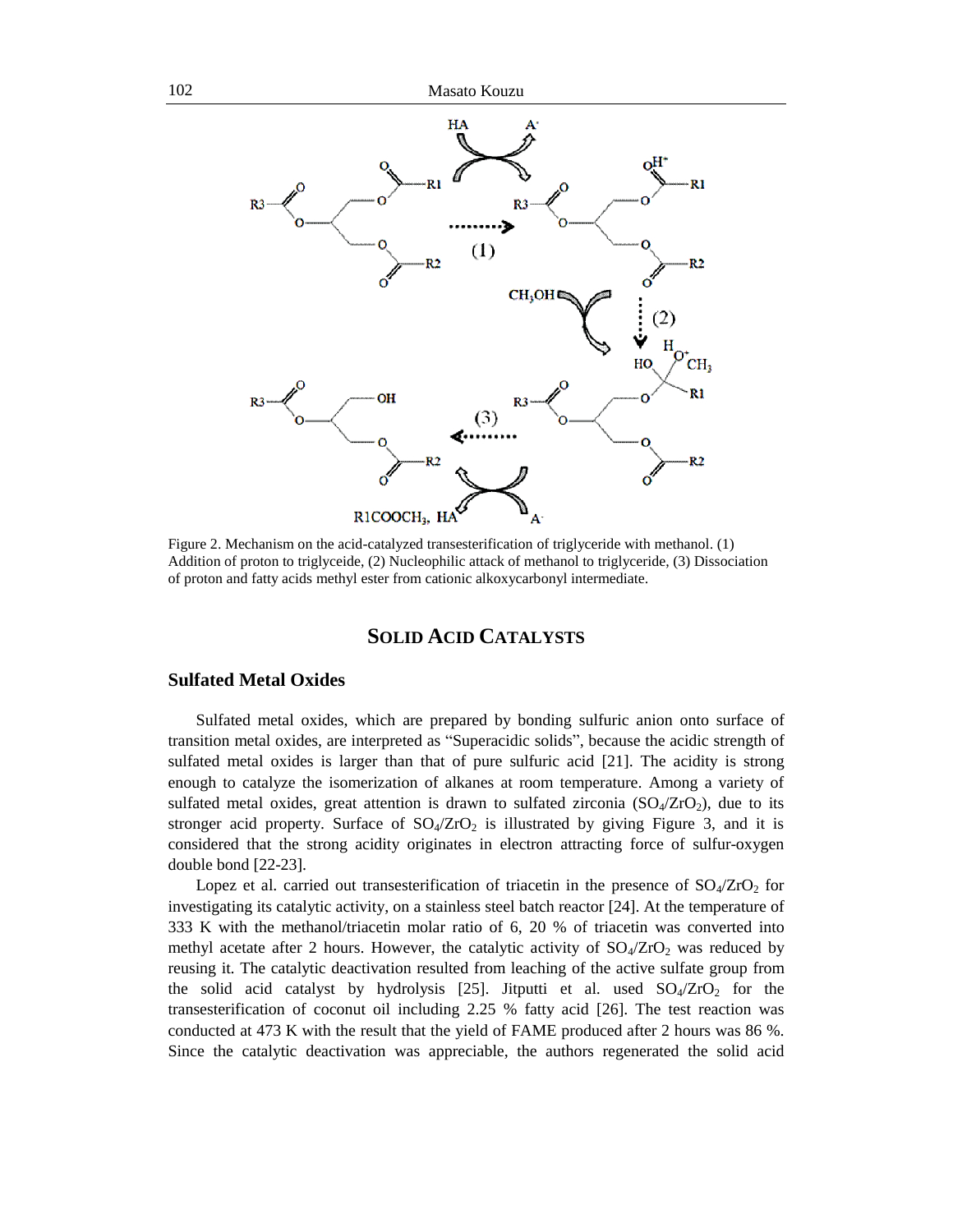catalyst by immersing it in 0.5 M sulfuric acid solution. As a result, the catalytic activity returned to the original level. When we tested  $SO_4/ZrO_2$  at the temperature of 353 K, 16 % of FAME was yielded from soybean oil after 12 hours. Figure 4 shows the yield of FAME produced by transesterifying soybean oil with the methanol/oil molar ratio of 12 in the presence of  $SO_4/ZrO_2$ .

For the purpose of preventing the active sulfate group from being leached away from  $SO_4/\text{ZrO}_2$ , the catalytic modification has been studied. Yadav and Murkute prepared the solid acid catalyst tolerant to the leaching by their own procedure, in which chlorosulfonic acid dissolved in an organic solvent was used as a precursor of the active sulfate group [27]. Chen et al. investigated the solid acid catalysis of  $SO_4/ZrO_2$  loaded on mesoporous silica SBA-15 [28]. Their experimental data indicated that tolerance to the leaching was enhanced for the prepared catalyst, and it was considered that the supporting material was effective in adsorbing water causing the hydrolysis.



Figure 3. Surface chemical structure of sulfated Zirconia  $(SO_4/ZrO_2)$ .



Figure 4. The yields of FAME produced by transesterifying soybean oil at 353 K in the presence of  $SO_4/\text{ZrO}_2$  ( $\circ$ ) and sulfonated polystyrene ( $\bullet$ ).

Furthermore, there was a research paper testing  $SO_4/ZrO_2$  on a fixed bed continuous flow reactor unit [29]. The employed reactor unit has the advantage of simplified product separation, and is intrinsically appropriate for the heterogeneous catalytic reaction. Soybean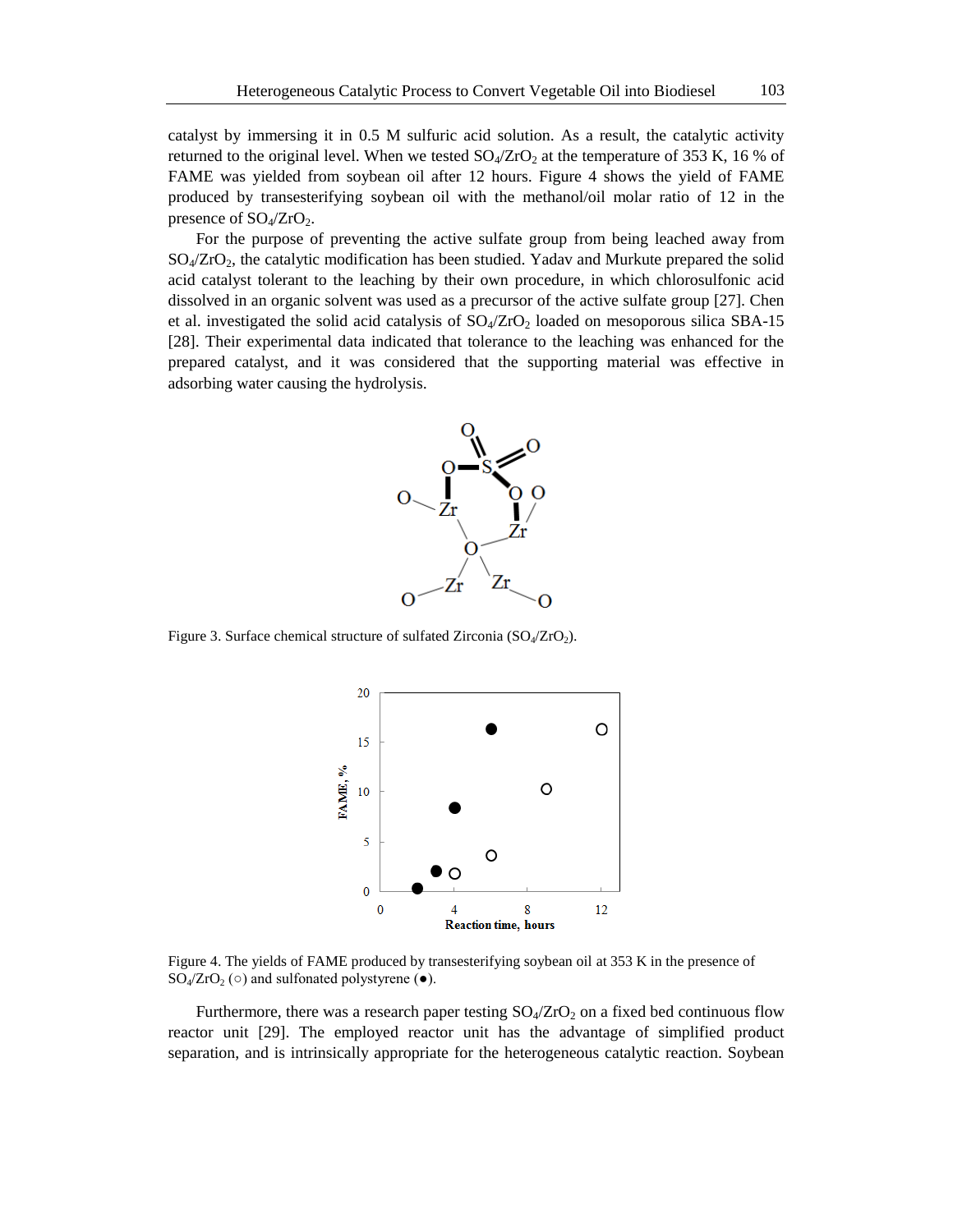oil and methanol were pumped into the reactor at the flow rate of 3.0  $g \cdot h^{-1}$  and 4.4  $g \cdot h^{-1}$ , respectively, which was corresponded to the methanol/oil molar ratio of 40. The test reaction was carried out at 523 K under atmospheric pressure with WHSV of 0.54  $h^{-1}$  as a result and oil fraction in the product effluent contained 50 % of FAME. Although sulfated tin oxide  $(SO_4/SnO_2)$  is the stronger acid than  $SO_4/ZrO_2$ , the catalytic activity was less for  $SO_4/SnO_2$  in the research paper.

As well as  $\text{SO}_4/\text{ZrO}_2$ , tungstated zirconia (WO<sub>3</sub>/ZrO<sub>2</sub>) was interpreted as the superacidic solid. WO<sub>3</sub>/ZrO<sub>2</sub> was more active than  $SO_4/ZrO_2$  in the soybean oil transesterification performed on a fixed bed continuous flow reactor unit [29], while  $WO_3/ZrO_2$  was inferior to  $SO_4/\text{ZrO}_2$  in catalyzing the transesterification of triacetin with methanol [24]. The former test was carried out at the higher temperature with the larger methanol/oil molar ratio than the latter one. Ramu et al conducted the esterification of palmitic acid with refluxing methanol for evaluating the catalytic activity of  $WO_3/ZrO_2$  [30]. The solid acid catalyst calcined below 723 K was so active that 95 % of palmitic acid was converted into methyl palmitate. The crystalline structure of zirconia changed from tetragonal phase into monoclinic phase by calcining above 723 K, which was probably due to the esterifying activity of the solid acid catalyst.

#### **Cation-Exchange Resins**

Cation-exchange resin was divided into two classes: sulfonated polystyrene and perfluorinated resin sulfonic acid. They are commercially available: "Amberlyst" is one of the sulfonated polystyrenes, and "Nafion" is on the market as a perfluorinated resin sulfonic acid. For both of the classes, donation of proton from the sulfonic group is responsible for the solid acid catalysis. The solid acid catalysis of cation-exchange resin is industrially utilized for some chemical reactions: hydrolysis of ethylacetate, synthesis of bisphenol, methanolysis of methacrylic acid, alkylation of phenol and so on [31]. Therefore, cation-exchange resin is advantageous to the practical use, as compared to the other solid acids tested for the transesterifying activity.

A research work studying utilization of solid acid catalyst for biodiesel production elucidated that sulfonated polystyrene was more active than perfluorinated resin sulfonic acid [24]. The catalytic activity was measured by transesterifying triacetin with methanol at 333 K. At 2 hours of the reaction time, the yield of methyl acetate produced in the presence of sulfonated polystyrene and perfluorinated resin sulfonic acid were 35 % and 12 %, respectively. The order of the catalytic activity was correspondent with that of the acid site density. Experimental data shown by dos Reis et al. indicated that textile structure of sulfonated polystyrene affected its catalytic activity [32]. They employed various sulfonated polystyrenes differing in the textile structure for transesterification of Babassu coconut oil with methanol. When the test reaction was carried out at 333 K, the catalytic activity was larger for the macro-reticular polystyrene than for the gelatinous one. Furthermore, they found that triglyceride consisting of short-chain fatty acid brought about the large transesterifying rate. Accordingly, it was considered that penetration of the reactants into the polymer particle was crucial for the catalytic activity. The most active catalyst caused 80 % of the conversion into FAME, but the methanol/oil molar ratio was very large, above 300, in their experiment. Vicente et al. carried out transesterification of sunflower oil with the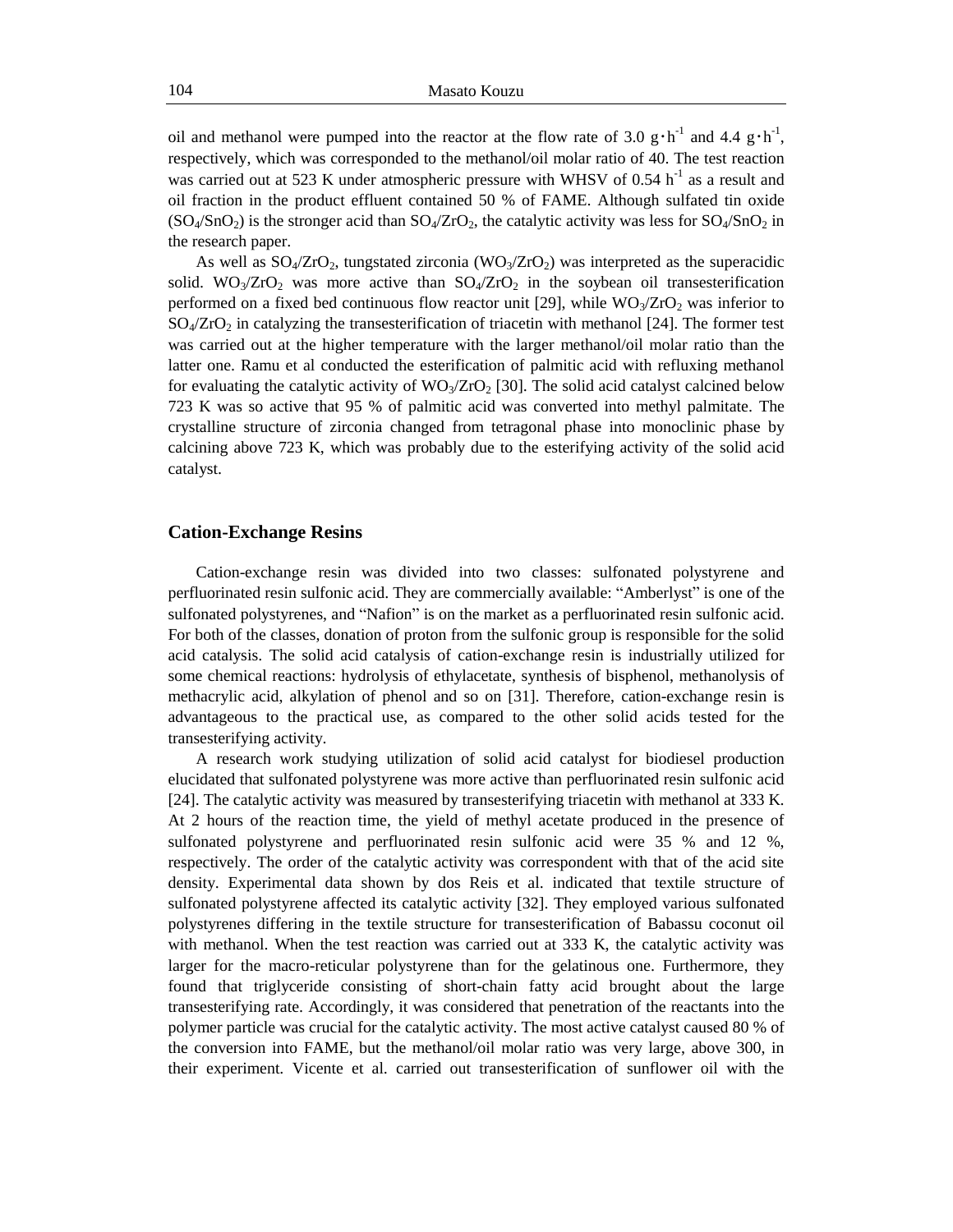methanol/oil molar ratio of 6 at 333 K in the presence of sulfonated macroporous polystyrene [33]. The yield of FAME did not reach 1 % even after 8 hours of the reaction. Although a great effort to control accessibility to the acid site by modifying the textile structure were made for enhancing the catalytic activity [34], it is certain that the higher temperature is required for achieving the reasonable conversion efficiency. However, at the reaction temperature above 413 K, the sulfonated polystyrene is thermally deteriorated [17].

The reasonable utilization of sulfonated polystyrene might be to catalyze esterification of the free fatty acids contaminating the feedstock oil, in advance of the base-catalyzed transesterification. Since the free fatty acids poisons active phase of the base catalyst seriously, the preliminary treatment is advantageous to the conversion of the low-quality oil into biodiesel by the base-catalyzed transesterification. Since esterification and transesterification share a common molecular pathway, it is no wonder that sulfonated polystyrene is active in the esterification of fatty acid with methanol. Ozbay et al appreciated that sulfonated polystyrene catalyzed the esterification of the free fatty acids contained in the waste cooking oil [35]. For their experiment, the waste cooking oil containing 0.5 % of the free fatty acid was employed. The esterification was carried out at 333 K under atmospheric pressure for 3 hours as a result and the conversion ratio ranged from 35 % to 46 %. Also, it was reported that an effect of internal mass transfer on the catalytic activity was small for the macroporous polystyrene [36]. Figure 5 shows the significant data to verify that the sulfonated polystyrene could be reused without the catalytic deactivation for the esterification of the free fatty acids. The waste cooking oil containing 2.5 % of the free fatty acids was mixed with methanol in the presence of sulfonated polystyrene with the macroreticular texture, and the test reaction was repeated three times without exchanging the catalyst. The conversion into FAME was over 90 % after 4 hours for the every runs.



Figure 5. Conversions of the free fatty acid for three esterifying runs repeated with reusing sulfonated polystyrene catalyst. □; After 2 hours, ■; After 4 hours, ■; After 5 hours. The esterification was carried out at 333 K.

Liu et al. carried out the acid-catalyzed esterification followed by the base-catalyzed transesterification for rapeseed oil deodorizer distillate containing 49 % of the free fatty acids [37]. The acid-catalyzed esterification in the presence of sulfonated polystyrene resulted in 90 % of the conversion of the free fatty acids after 4 hours, and the residual triglycerides was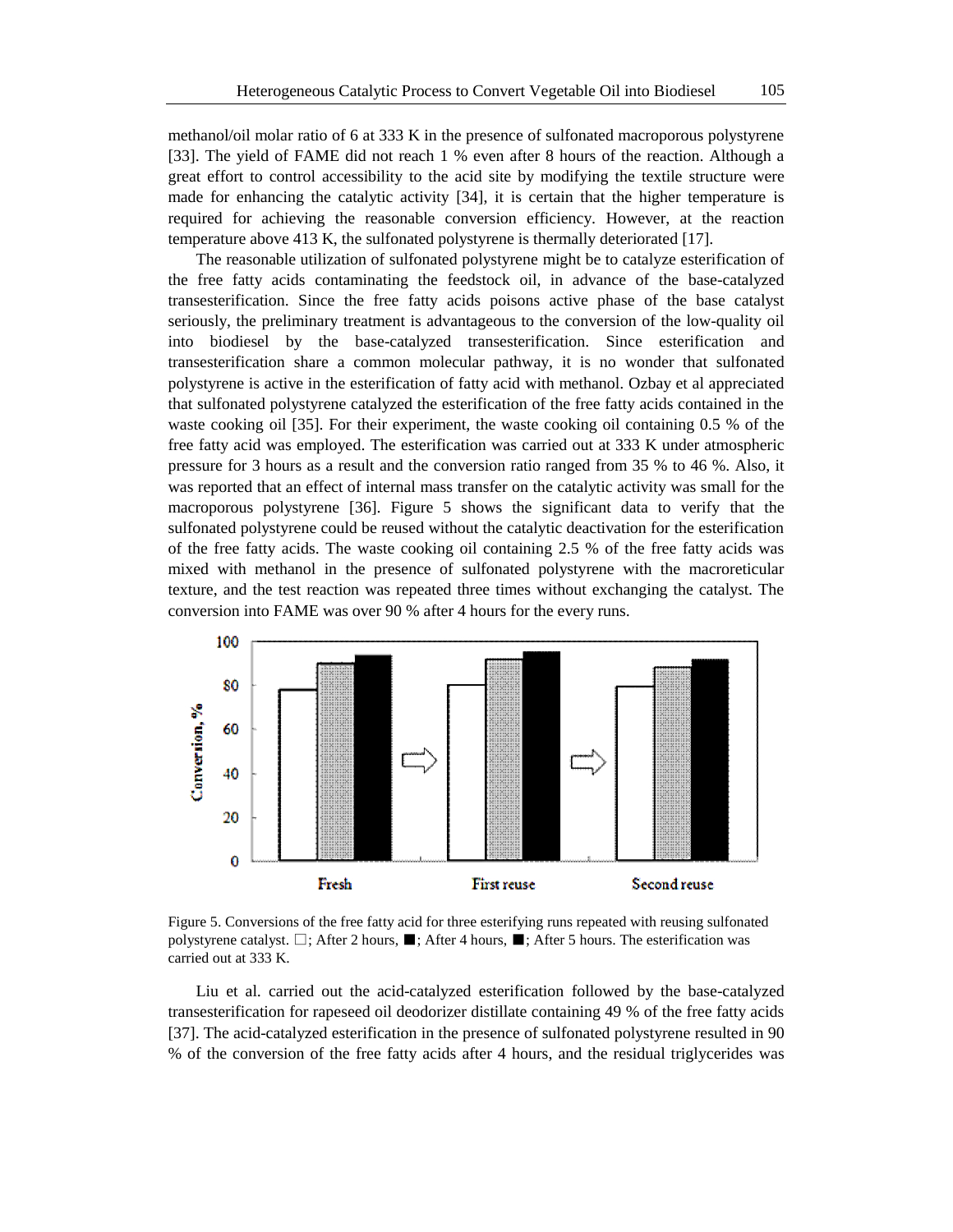transesterified into FAME in the presence of potassium hydroxide dissolved in methanol. Talukder et al proposed the novel process combining enzymatic hydrolysis of triglycerides with the following methanolysis of fatty acids for producing biodiesel [38]. The final product oil was measured up the standards of EN14214 and ASTM6751-03. The reaction kinetics on the esterification catalyzed by sulfonated polystyrene was investigated by Tesser et al. [39], and they showed that a pseudo-homogeneous second-order model agreed with the conversion of oleic acid mixed with soybean oil.

Perfluorinated resin sulfonic acid is characterized by the stronger acid property than sulfonated polystyrene [40]. However, the surface area is much smaller for perfluorinated resin sulfonic acid than for sulfonated polystyrene. With the view of enhancing the accessibility to the strong acid site, a new catalytic composite combining perfluorinated resin sulfonic acid with high surface silica was studied [41-42]. The solid acid composite was much more active than sulfonated polystyrene in the esterification of cyclopentadiene with acrylic acid: the product was obtained in 91 % yield for the solid acid composite and in  $<$  5% yield for sulfonated polystyrene. Ni and Meunier studied utilization of the silica supported perfluorinated resin sulfonic acid for the preliminary treatment to catalytically convert the free fatty acid into FAME [43].

### **Other Solid Acids**

Sulfonated carbon nano-graphite has the strong basic property combined with the enhanced durability to the thermal deterioration. Therefore, much attention has been attracted to sulfonated carbon nano-graphite as the solid acid catalyst appropriate for biodiesel production [44]. The superior catalytic properties originate in the carbon structure formed by incomplete carbonization of carbohydrates such as sugar and cellulose [45]. The small polycyclic aromatic carbon sheet in a three dimensional  $sp<sup>3</sup>$ -bonded structure brings about generation of many hydroxyl and carboxyl groups. The carboxyl groups are effective in intensifying the chemical bonding between sulfonic groups and polycyclic aromatic carbon in the nano-graphite, which enhances stability of the active sites. The enhanced stability resulted in the thermal durability of the catalyst. The hydroxyl groups are useful in penetrating the reactant into the catalyst particle, which promotes the access to the catalytic sites. Okumura et al. prepared the sulfonated carbon nano-graphite with fuming sulfuric acid [45]. When the carbon nano-graphite was obtained by calcining at 673 K, the prepared catalyst was more active than Nafion perfluorinated resin sulfonic acid in esterification of acetic acid with ethanol. Also, the catalytic activity of the sulfonated carbon nano-graphite was measured by transesterification of triolein with ethanol at 353 K [46]. With the ethanol/oil molar ratio of 30, the solid base catalyst resulted in 24 % of the conversion into fatty acid ethyl esters (FAEE) after 6 hours. Under the same reacting condition, the yield of FAEE produced in the presence of Amberlyst-15, Nafion NR50 and SAC-13 were 2 %, 3% and 14 %, respectively. The similar data was shown in the research paper by Lou et al [47]. Since the enhanced stability of the active phase led to the water tolerance in addition to the thermal durability, the sulfonated carbon nano-graphite is useful in catalyzing hydrolysis of cellulose, which is the primarily conversion to produce bioethanol and biochemicals [48].

Heteropolyacid such as 12-tungstophosphoric acid  $(H_3PW_{12}O_{40})$  acts on the acid-catalyed reaction, but is easy to dissolve in polar solvents. But, substitution of proton of  $H_3PW_{12}O_{40}$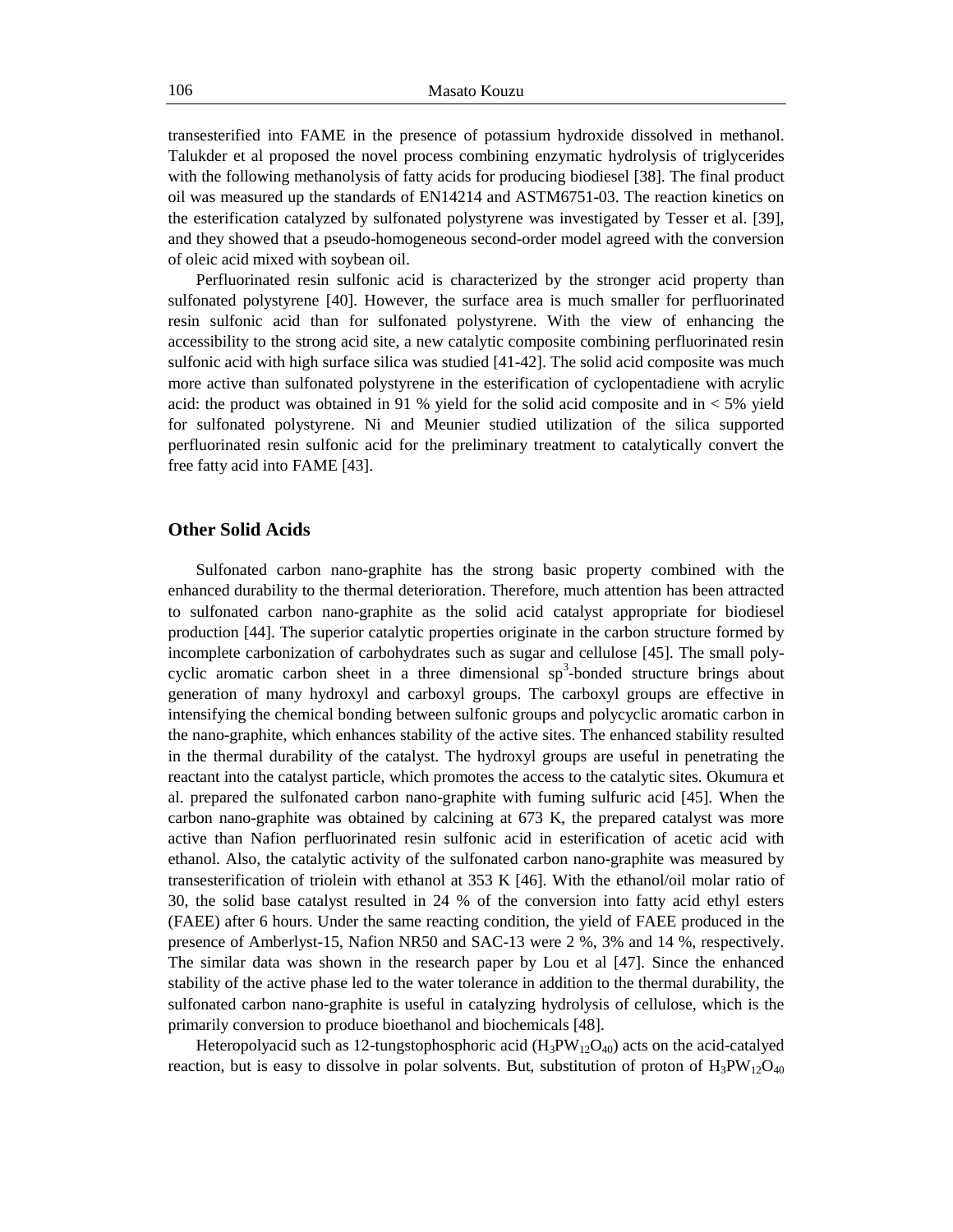with large monovalent cation such as  $Cs<sup>+</sup>$  changes the soluble property to the insoluble one [49]. Furthermore, the cation exchange results in marked increase of the surface area, which enhances the surface acidity. Since the enhancement of the surface acidity shows a maximum for  $Cs_xH_{3-x}PW_{12}O_{40}$  compounds with x=2.5 [50], the heteropolyacids partially substituted with cesium-cation has been tested for the solid acid catalysis. Alsalme et al showed on the basis of data from transesterification of short-chain FAEEs with methanol that no substituted heteropolyacid functions as the homogeneous catalyst, and that  $CS_{2.5}H_{0.5}PW_{12}O_{40}$  was tolerant to the leaching in the methanol [51]. Pesaresi et al. investigated an effect of degree of the cation exchange on the solid acid catalysis of  $Cs_xH_{4x}SiW_{12}O_{40}$  for transesterification of triglycerides [52]. The substituted heteropolyacid acted as the solid acid catalyst, above 1.3  $Cs<sup>+</sup>$  loading. On the other hand, the transesterification was catalyzed in the homogeneous manner, below 0.8  $Cs<sup>+</sup>$  loading. Katada et al. found that  $H_4$ PNb $W_{11}O_{40}/WO_3$ -Nb<sub>2</sub>O<sub>5</sub> was the novel heteropolyacid catalyst insoluble in methanol [53]. They measured the catalytic activity by transesterifying triolein with ethanol at 373 K, on an autoclave reactor. The catalytic activity was dependent of the calcination temperature: the novel heteropolyacid calcined at 773 K was most active in the transesterification. The yield of FAEE produced after 8 hours in the presence of the most active catalyst was 45 %. Also, the insoluble property originated in the combination of the heteropolyacid with  $WO_3-Nb_2O_5$ .

The solid acid catalysis of zeolite was shown in the research paper by Brito et al [54]. They carried out transesterification of waste cooking oil with methanol at the temperature ranging from 473 K to 749 K. The conversion into FAME started above 573 K in the presence of Y-faujasite. Kiss et al. evaluated the catalytic activities of H-ZSM-5, Y and Beta by esterifying dodecanoic acid with 2-ethylhexanol at 403 K [55]. Regrettably, the conversion data indicated that all of the employed zeolites were catalytically inactive in the reaction.

Here, it should be noted that Esterfif- $H^{TM}$  is the process promising the utilization of solid acid catalyst for biodiesel production [13]. The promising process was developed by the French Institute of Petroleum and commercialized by Axens. Bournay et al. described a flow diagram of the "Esterfif-H<sup>TM</sup>" process including two fixed bed reactor [56]. The heterogeneous catalytic process is able to convert vegetable oil into biodiesel whose properties meets the European standard, with the help of solid acid catalysis of a spinel mixed oxide of zinc and aluminium, at the temperature of 483-523 K under 3-5 MPa. Additionally, by-production of highly pure glycerol is characteristic of the heterogeneous catalytic process.

# **SOLID BASE CATALYSTS**

### **Supported Alkali Metals**

Alumina supported sodium was used at the opening of the research on the solid base catalyst [57]. In this research, the solid base catalysis for migration of double bond in a molecule of olefin resulted from electron donating ability of sodium. With a view of investigating the base-catalyzed reaction useful for the organic synthesis to obtain fine chemicals and pharmaceuticals, alumina supported potassium was employed for Knoevenagel condensation, aldolization and Micheal addition [58]. For these reactions, the Bronsted basicity allows proton of alpha position to be abstracted from carbonyl compounds.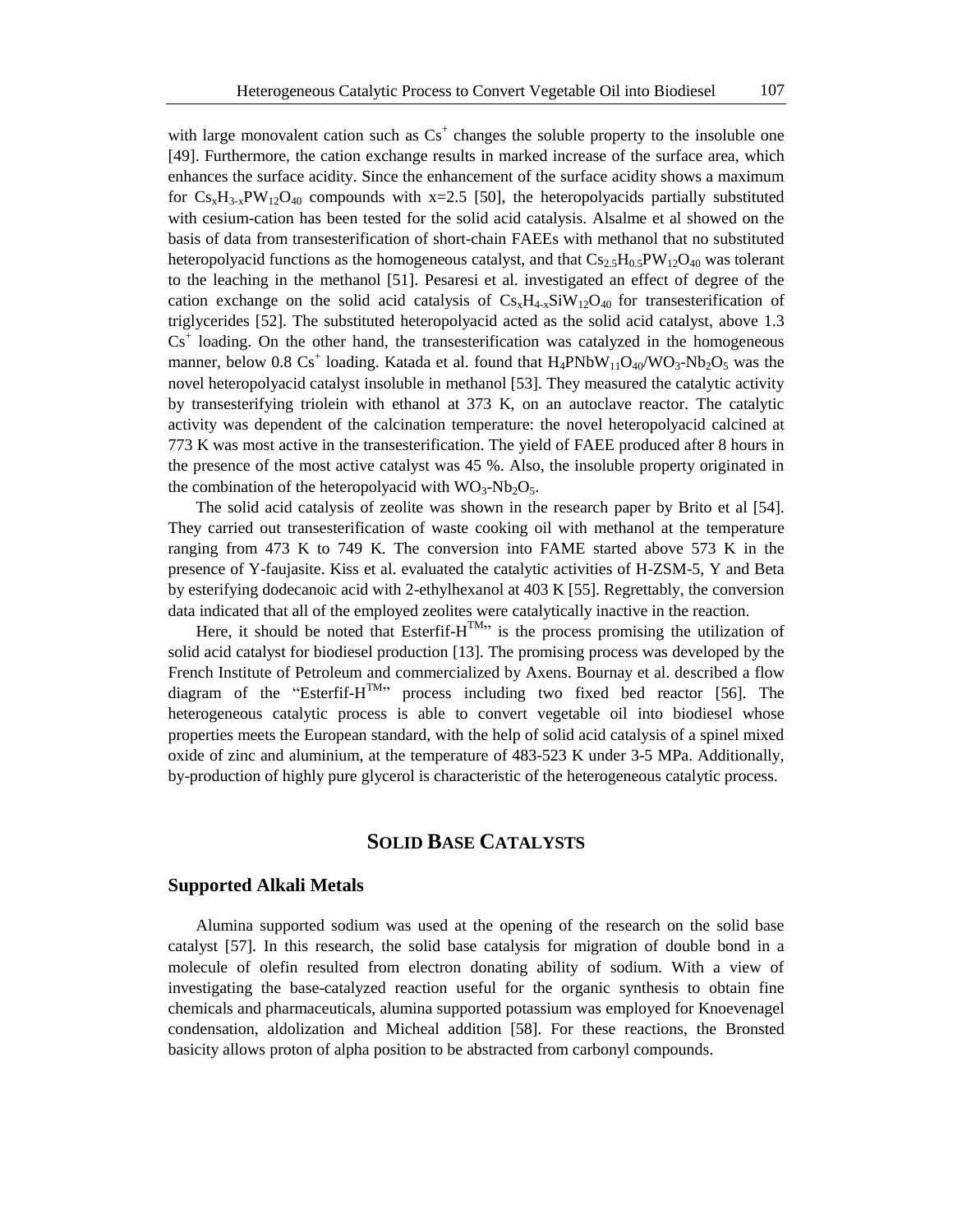In order to study the solid base catalyst for transesterification of triglycerides into biodiesel, Xie et al prepared alumina supported potassium by impregnating potassium nitrate onto alumina. The obtained catalytic precursor was calcined at 773 K in advance of the activity measurement [59]. The catalytic activity was measured by transesterifying soybean oil at reflux of methanol. With the methanol/oil molar ratio of 15, the yield of FAME produced after 7 hours was around 90 %. From IR spectrum and XRD pattern for the solid base catalyst, it was considered that potassium oxide produced by thermal decomposition of potassium nitrate and Al-O-K group were the catalytically active phase. The same catalyst was tested with jatropha oil by Vyas et al [60]. The catalytic activity corresponded to experimental data mentioned above. As shown in Figure 6, our experimental data also verified that alumina supported potassium prepared from potassium nitrate is very active in the transesterification of soybean oil. When the soybean oil transesterification was conducted at reflux of methanol with the methanol/oil molar ratio of 12, the perfect conversion into FAME was achieved for 1 hour. Ebiura et al impregnated potassium carbonate onto alumina in order to prepare the solid base catalyst for transesterification of triolein with methanol [61]. Their experimental data indicated that potassium carbonate was the source of the catalyst superior to potassium nitrate. Furthermore, the authors conducted double-bond isomerization of 2,3-dimethylbut-1-ene for evaluating the basic property and elucidated that the catalyst from potassium nitrate was the stronger base than that from potassium carbonate. Therefore, it was concluded that activation of carbonyl group in triolein was more important than the abstraction of proton from methanol to form nucleophile. There were research papers studying the supported potassium catalyst that was prepared with potassium iodide [62], potassium hydroxide [63] and potassium fluoride [64]. Regrettably, reuse of alumina supported potassium attended with its deactivation. According to a research paper by Alonso et al., the fresh catalyst led to the perfect conversion for 1 hour, whereas the yield of FAME decreased to 30 % by reusing the catalyst [65]. The catalytic deactivation was due to leaching of the active phase.



Figure 6. The yield of FAME produced by transesterifying soybean oil at reflux of methanol in the presence of alumina supported potassium (K/Al2O3), calcium oxide (CaO), strontium oxide (SrO), magnesium oxide (MgO), anion-exchange resin (Resin) and aluminum-magnesium mixed oxide from hydrotalcite (Mg-Al). □; After 0.5 hour, ■; After 1 hour.

Kim et al. prepared  $Na/NaOH/Al<sub>2</sub>O<sub>3</sub>$  by impregnated melted sodium hydroxide and melted metal sodium onto alumina at the temperature of 593 K [66]. This catalyst is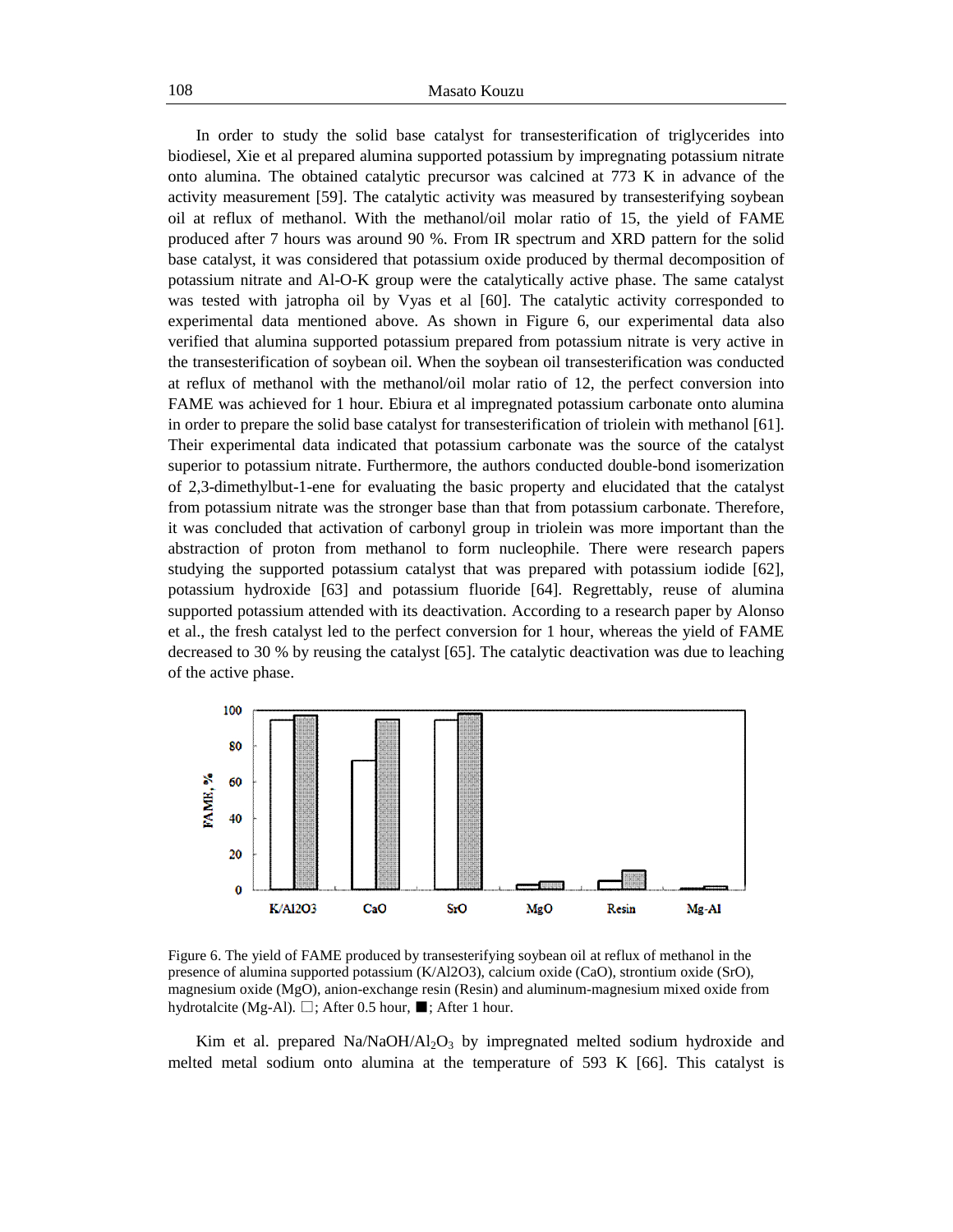interpreted as a "superbase solid", because its basic strength is above  $H = 37$  [67]. The prepared catalyst was employed for transesterification of soybean oil with methanol/oil molar ratio of 9. At the temperature of 333 K, the yield of FAME produced after 2 hours reached 90 %. The authors concluded that both the sodium aluminate generated by reaction of alumina with sodium hydroxide and the ionization of sodium generated served as the stronger basic site.

### **Alkaline Earth Metal Oxides**

When alkaline earth metal oxides were employed for transesterification of soybean oil with refluxing methanol, as shown in Figure 6, the order of the catalytic activity was in the sequence of strontium oxide  $>$  calcium oxide  $>$  magnesium oxide [68]. This corresponded to the order of the basic property determined by temperature-programmed desorption of carbon dioxide [69]. From the economical point of view, calcium oxide is a candidate for the solid base catalyst.

The solid base catalysis of alkaline earth metal oxides originate in their ionic crystal structure [70]. Since Lewis acidity of the metal cation is very weak due to its small elecronegativity, the conjugated oxygen anion is easy to attract acidic substance chemically. When the carbonyl compound comes into contact with surface of the metal oxide, the surface oxygen anion functioned as Bronsted base that abstracts proton of alpha position from the carbonyl compound. Therefore, alkaline earth metal oxides acted on the base-catalyzed reaction such as aldol reaction and Micheal addition [71-72]. In the case of transesterification of triglycerides with methanol, nucleophile attacking carbonyl carbon in a molecule of triglyceride was generated by abstracting proton from methanol. Basic property of the surface oxygen anion is dependent of its coordination number: the surface oxygen anion of low coordination number brings about the strong basic property, because ionic force bonding the oxygen anion with calcium cations becomes weak. However, the disordered surface abundant in the ion pairs of low coordination number is unstable. Therefore, calcination to prepare alkaline earth metal oxides should be carried out at as possible as low temperature. On the other hand, the high calcination temperature is required for complete elimination of carbon dioxide and water that interact with the strong basic sites.

Not only the calcination temperature but also handling after the calcination is very important for preparation of the active catalyst. Granados et al investigated properties of calcium oxide by some instrumental methods, XRD, IR EGA-MS, and XPS [73]. The characterization data indicated that surface of calcium oxide was rapidly hydrated and carbonated by exposing it to air. The exposed catalyst resulted in the slow transesterification, while evacuation at the high temperature was effective in activating the exposed catalyst. The catalytic activity was measured by transesterifying sunflower oil at 333 K with the methanol/oil molar ratio of 13, and the yield of FAME produced after 1.5 hours increased from 60% to 95 % by evacuating calcium oxide at 973 K. Additionally, they pointed out that the sunflower oil transesterification was catalyzed by not only surface of calcium oxide but also the soluble fraction leached away from calcium oxide. Also, the leaching of the catalyst was observed in our previous research paper [74]. The leached substance was concentrated in the glycerol phase after the transesterification: calcium contents of oil and glycerol phases were 139 ppm and 4602 ppm, respectively.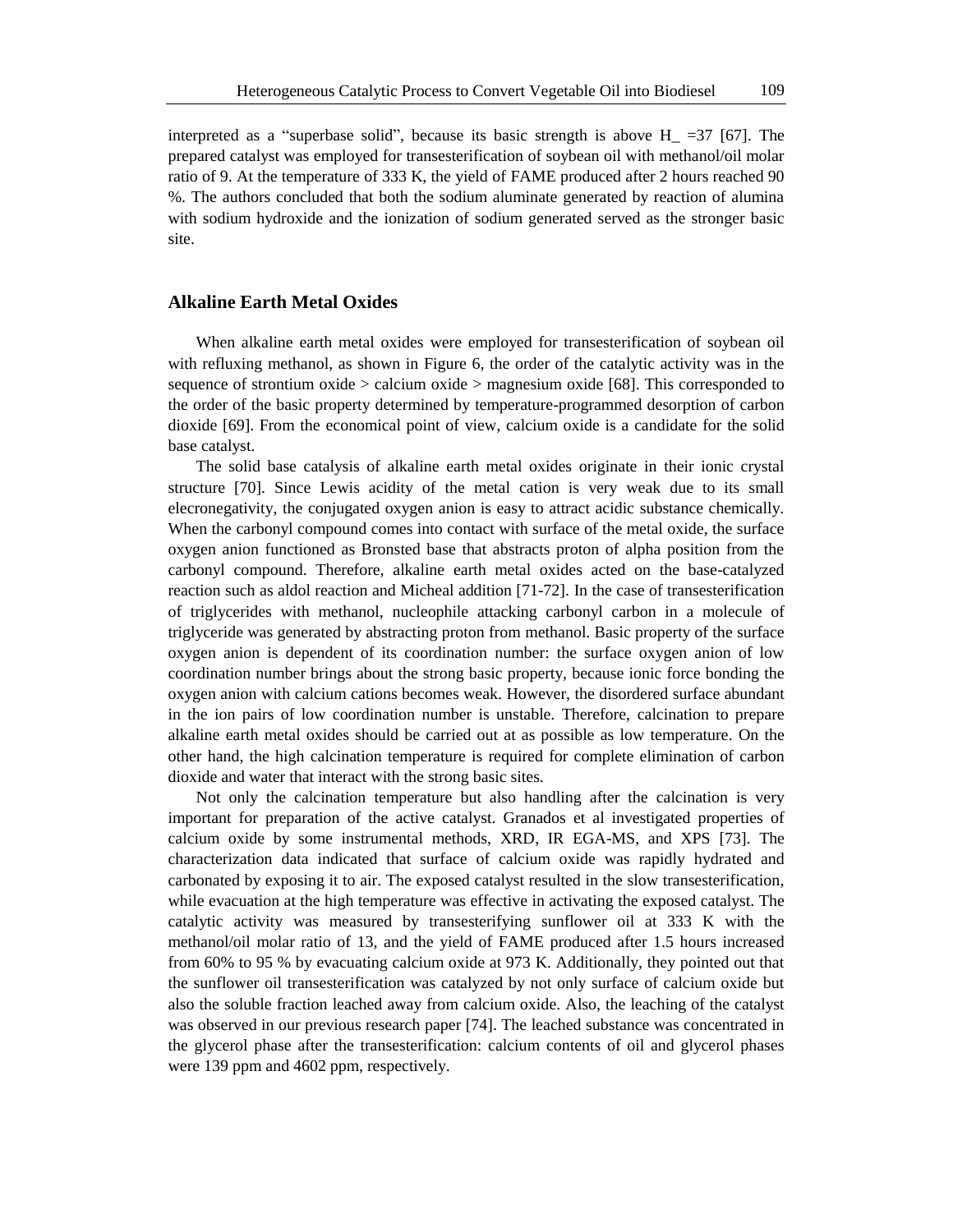Reusability of calcium oxide was noted in the research papers by Liu et al. [75] and Ngamcharussrivichai et al [76]. Both of the articles elucidated that calcium oxide could be reused without the serious deactivation for the reactions repeated several times. In our research work to evaluate the reusability, the reused catalyst consisted of the other calcium compound [77]. Since the calcium compound was identified as calcium glyceroxide by measuring XRD, it was evident that calcium oxide was combined with glycerol of the byproduct. The test reaction transesterifying soybean oil was performed at reflux of methanol with the methanol/oil molar ratio of 12, and the reused catalyst resulted in around 90 % of the conversion into FAME after 2 hours. Under the same reacting condition, the conversion of soybean oil in the presence of the fresh catalyst consisting of calcium oxide was approximately perfect. Interestingly, the catalytic deactivation by exposing to air was not obvious at all for calcium glyceroxide, as shown in Figure 7. Although it was deduced at that time that calcium glyceroxide functioned as the solid base catalyst, the deduction did not agree with data from our later work [78].



Figure 7. Enhancement of tolerance to air-exposure by transforming calcium oxide into calcium glyceroxide during the transesterification. Catalytic activity was measured by transesterifying soybean oil at reflux of methanol.  $\Box$ ; FAME yield measured after 0.5 hour,  $\blacksquare$ ; FAME yield measured after 1 hour.



Figure 8. Catalytic mechanism of calcium glyceroxide for transesterification of triglycerides with methanol.

The later work provided data showing that calcium glyceroxide was activated by reacting with methanol under the transesterifying condition, and that chemical composition of the catalytically active phase was estimated at  $CH_3O\text{-}Ca\text{-}[O(OH)_2C_3H_5]$ : the methoxyl anion and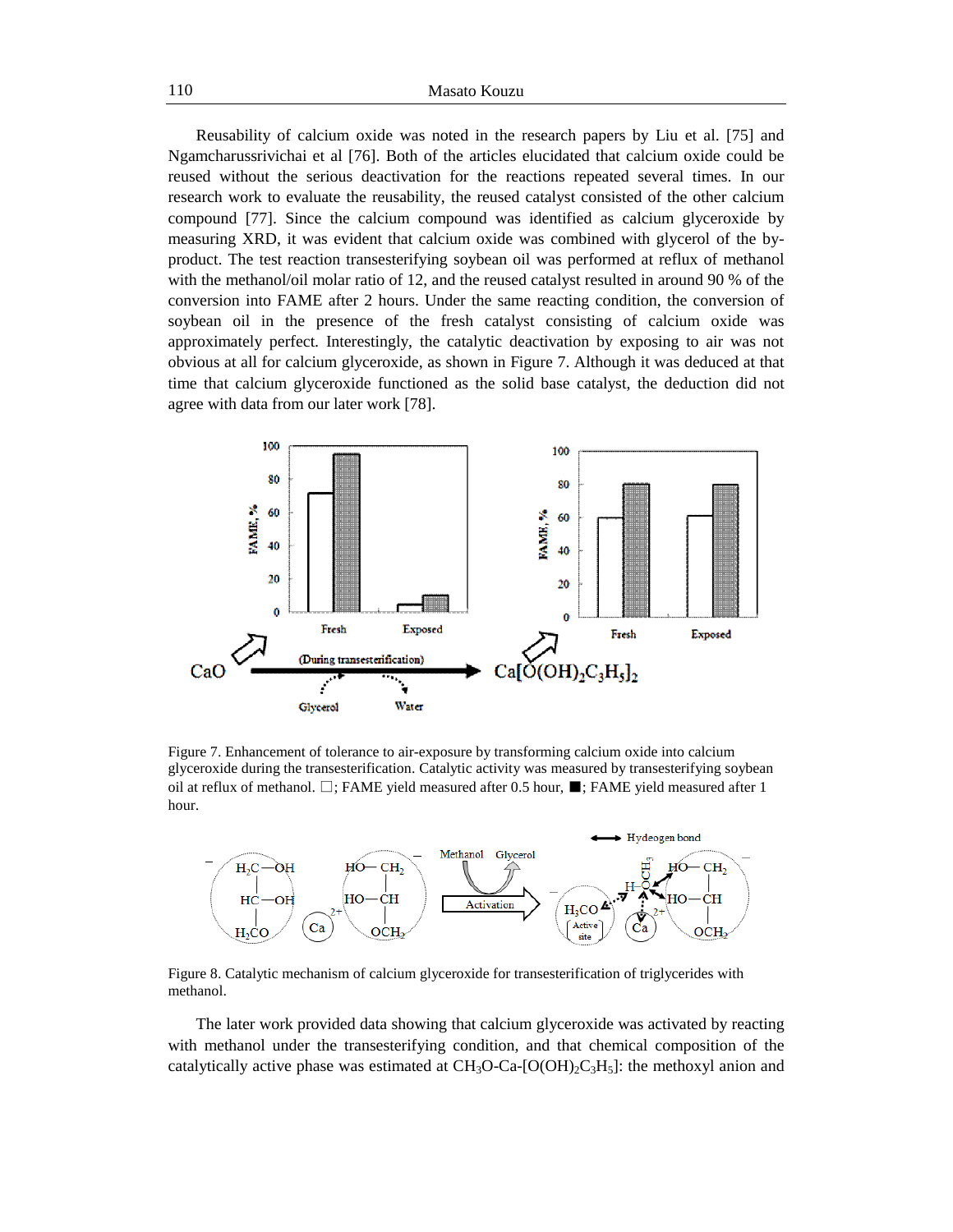the glyceroxyl one were bonded with calcium cation. Possibly, the glyceroxyl OH groups attracted methanol with the help of hydrogen bond, which enhanced accessibility to the basic site. This catalytic mechanism is illustrated by giving Figure 8. Taking the experimental results from a series of our works into consideration, we prepared the practical catalyst from lime stone whose size distribution was regulated within the range of 1.0 mm to 2.0 mm [79]. On a batch reactor unit consisting of a circulating loop passing through a glass column reactor packed with the practical catalyst, rapeseed oil was transesterified at 333 K with the methanol/oil molar ratio of 20. After 2 hours of the transesterifying operation, the yield of FAME reached 97 %.

Since the heterogeneous catalytic process is not at all equal to the homogeneous catalytic process in the reaction rate, it is important to enhance the catalytic activity of calcium oxide. Watkins et al. doped lithium into calcium oxide for the purpose of intensifying the basic property, and reported that transesterification of glyceryl tributyrate to methyl butyrate was promoted by the intensified basic property [80]. The same doping effect was reported in the research paper by Alonso et al [81]. The doping effect is possibly due to the electron-deficient Li<sup>+</sup> by the exchange of lattice  $Ca^{2+}$  for Li<sup>+</sup> and/or to the evolution of surface hydroxyl groups at the defect sites resulting from a reaction lithium-salt with calcium oxide [82]. Also, loading fine particle of calcium oxide onto the proper supporting material is one of the ways to enhance the catalytic activity. Umdu et al prepared calcium oxide loaded on alumina from aluminum isopropoxide and calcium nitrate [83]. The catalytic precursor was calcined at 723 K, and then was employed for transesterification of *Nannochloropsis oculata* microalga's lipid with methanol. Albuquerque et al., who paid their attention to mesoporous materialsl, synthesized SBA-15 mesoporous silica as the supporting material [84]. Calcium oxide loaded on SBA-15 was tested by methanolysis of ethyl butyrate heated up to 333 K. In the presence of the catalyst including 14 wt% of calcium oxide, 50 % of ethyl butyrate was yielded after 2 hours. Also, increase in the amount of calcium oxide dispersed on the supporting material caused the increase in the conversion ratio. For loading a large amount of calcium oxide onto silica, Yamanaka et al applied the industrial technology to manufacture nano-sized calcium carbonate [85]. The catalytic precursor was prepared by reaction of calcium hydroxide in its aqueous suspension with carbon dioxide, in the presence of silica gel powder. An amount of the loaded calcium compound and the calcination temperature were crucial for the catalytic activity.

Additionally, the waste matters consisting of calcium carbonate could be used as the raw material of the catalyst. In the research paper by Nakatani et al., calcium oxide prepared from oyster shell was employed for transesterification of soybean oil [86]. The catalytic transesterification was carried out at 338 K with the methanol/oil molar ratio of 6, and the yield of FAME produced after 4 hours was 95 %. The similar results were shown in the research works that employed eggshell, Golden apple snail shell, Meretrix venus shell and Mud crab. [87-89]. It seemed that surface area was smaller for calcium oxides deriving from the waste matters than for that from lime stone. Therefore, a large amount of the catalyst was required for the reasonable converting efficiency.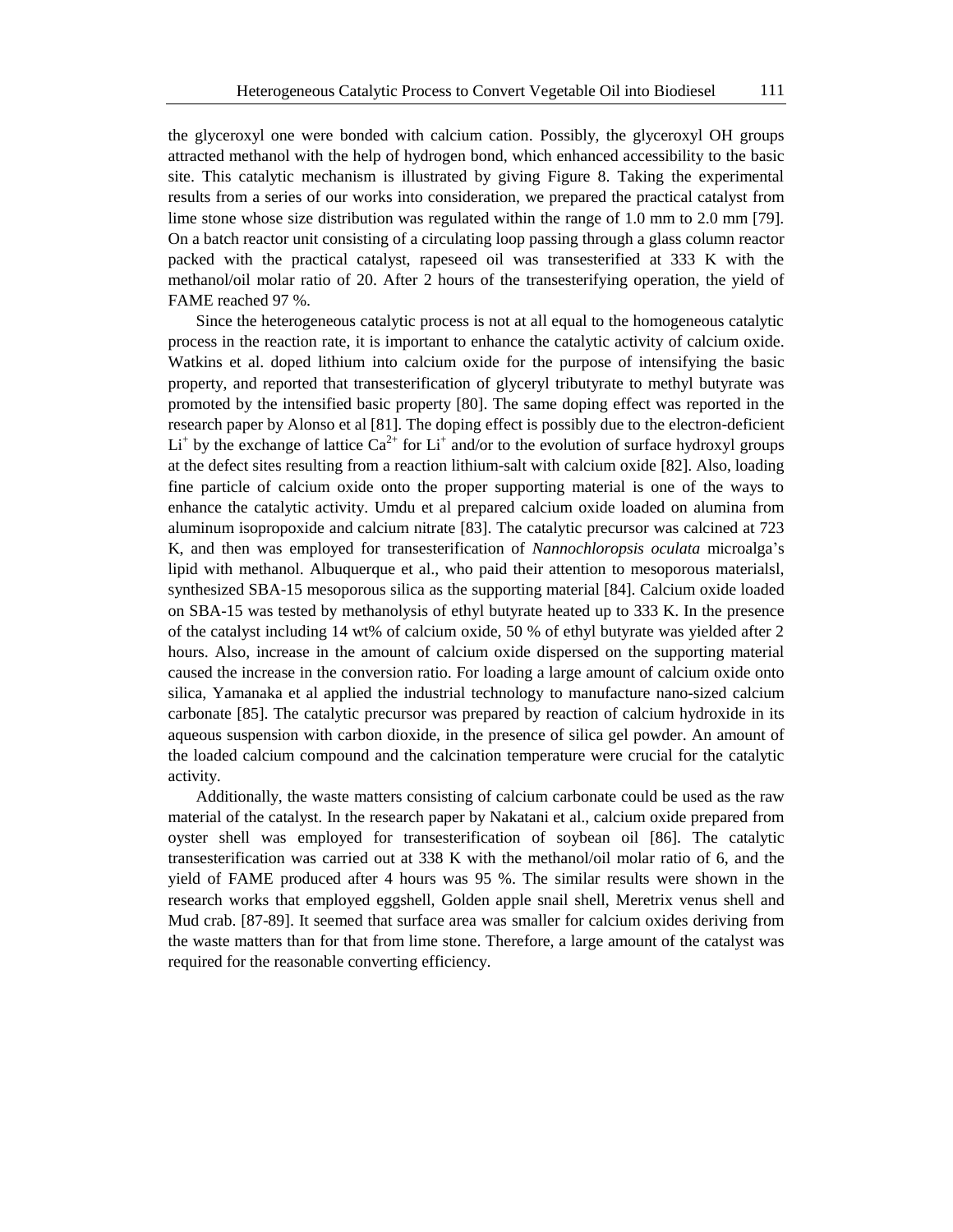### **Hydrotalcite**

Hydrotalcites is a clay mineral having the unit cell formula  $Mg_6Al_2(OH)_{16}CO_3 \cdot 4H_2O$ . The structure of hydrotalcite is based upon the layered double hydroxides with brucite like  $Mg(OH)_2$  hydroxide in which magnesium cations are octahedorally coordinated by hydroxyl anions, and the hydroxide layers are stacked with sharing their edges [90-91]. A part of magnesium cation is replaced with aluminum cation, which causes positive charge of the hydroxide layers. The positive charge is balanced with carbonate anion and water molecule, which are situated in the interlayer between the stacked brucite-like layers. By calcination at high temperature, hydrotalcite is transformed into a mixed magnesium-aluminum oxide that acts on the base-catalyzed reaction. The solid base catalysis of the calcined hydrotalcite originates in the isolated oxygen anion (strong basic site), the structural oxygen anion on the surface (medium basic site), and the surface hydroxyl group (weak basic site) [92]. Corma et al. studied the catalytic activity of the calcined hydrotalcite for the Knoevenagel condensation of benzaldehyde with activated methylenic compounds with different pKa values, and concluded that maximum strength of the basic sites was H\_ up to 16.5 [93]. Moreover, the structural aluminum-oxygen pair gives moderate Lewis acidity to the calcined hydrotalcite [94]. It was reported that the acid-base property of the calcined hydrotalcite is effective in catalyzing cycloadditions of carbon dioxide to epoxides [95] and aldol condensations to form nonenal [96].

The catalytic activity of the calcined hydrotalcite for conversion of triglycerides into biodiesel was investigared in the research paper by Xie et al [97]. They prepared the catalytic precursor by adding sodium hydroxide and carbonate into an aqueous solution of magnesium nitrate and aluminium nitrate, and then calcined the catalytic precursor at 773 K. XRD measurement appreciated that the calcined hydrotalcite consisted of magnesia, alumina and their solid solution.

When soybean oil was transesterified at reflux of methanol with the methanol/oil molar ratio of 15, 7.5 % of the catalyst caused 65 % of the conversion into biodiesel after 9 hours. The catalytic activity of the calcined hydrotalcite was markedly intensified by combining it with potassium compound such as potassium fluoride [98]. Additionally, Helwani et al. studied the catalytic modification by incorporating trivalent cation such as  $\text{Fe}^{3+}$  into lattice of the calcined hydrotalcite [99].

There is a research paper pointing out that hydrotalcite prepared by the conventional procedure is contaminated with alkali used as the precipitant [100]. The alkali contamination for the catalyst causes the homogeneous catalytic reaction, which disturbs the evaluation of the solid base catalysis. With a view of solving this problem, Cantrell et al examined the alternative way to synthesis hydrotalcite [101].

In their way, hydrotalcite was precipitated with ammonium hydroxide and carbonate in the aqueous phase, and then calcined at 723 K. The catalytic activity of the calcined hydrotalcite was measured by transesterifying glycerol tributyrate at 333K for 3 hours. Also, the authors investigated the effect of an amount of trivalent aluminum cation on the basic property. An increase in the amount of trivalent aluminum cation weakened the basic property of the calcined hydrotalcites. Additionally, the order of the basic properties corresponded to that of the catalytic activity.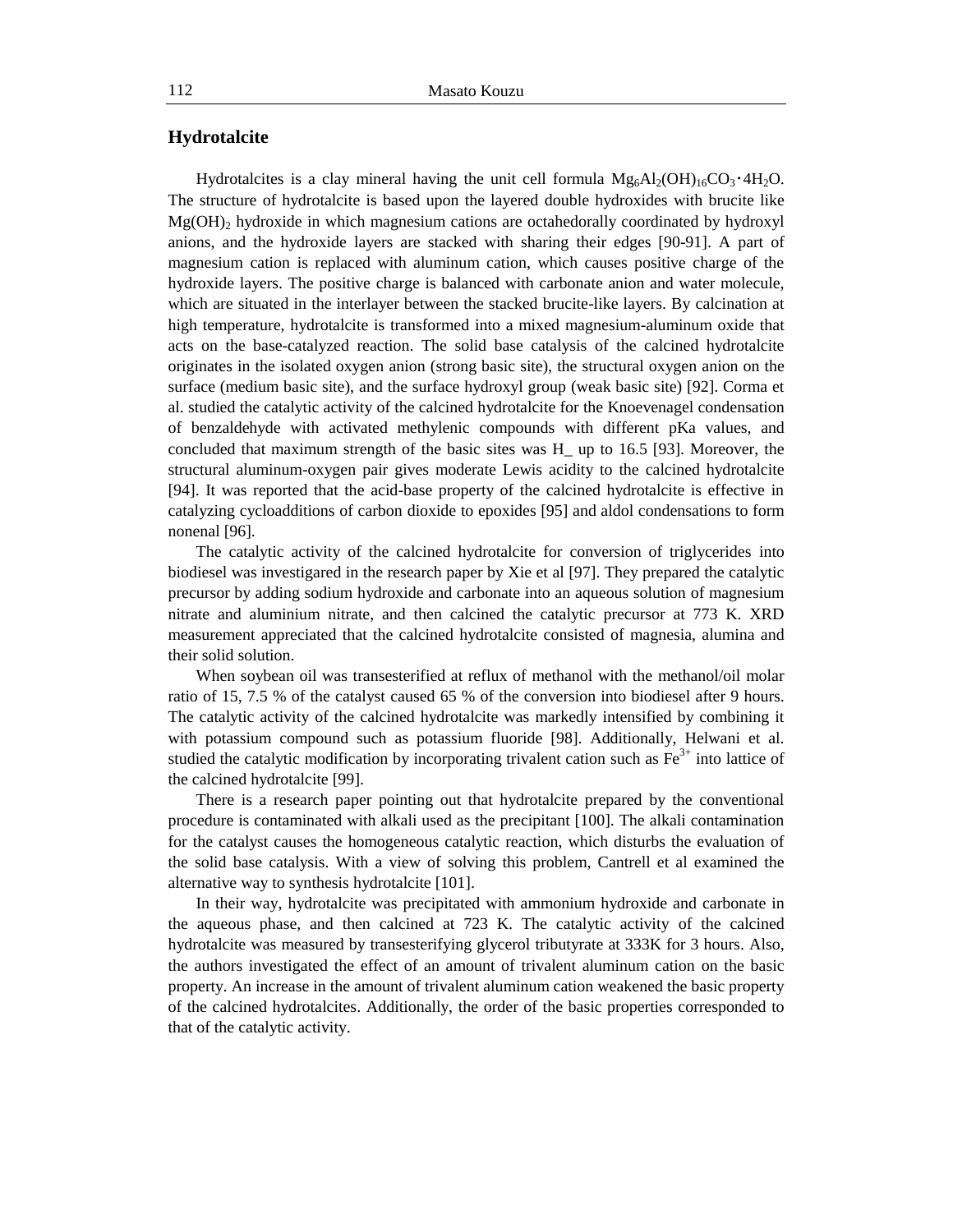### **Other Solid Bases**

Some organic bases such as guanidine are catalytically active in transesterification of triglycerides with methanol [102]. Schuchardt et al. prepared alkyl guanidines grafted onto polystyrene for investigating their catalytic activity. When transesterification of soybean oil was carried out at 343 K with the methanol/oil molar ratio of 27 in the presence of the prepared catalyst, the yield of FAME produced after 1 hour ranged from 60 % to 80 % [103]. However, the catalytic activity was reduced by reusing the organic solid base due to leaching of the grafted active phase. Feria et al. grafted tetramethylguanidine onto silica gel with 3 chloropropyltrithoxysilane [104]. After tetramethylguanidine was combined with 3 chloropropyltrithoxysilane, the synthesized silylant agent was attached to surface of silica gel. The catalytic activity of the organic base-silica gel composite was measure by transesterifying soybean oil with the methanol/oil molar ratio of 4 at 353 K.

Trimethylamine grafted on polystyrene is a commercially available solid organic base, which is termed as "anion-exchange resin". Shibaski-Kitakawa et al. investigated the catalytic activity of the anion-exchange resin by transestrifying triolein with ethanol at 323 K [105]. The anion-exchange resin characterized by a lower cross-linking density and a smaller particle size led to the fast transesterification. Although the oleic acid deriving from triolein deteriorated the catalytic site, the catalytic activity returned to the original level by washing with citric acid and alkali hydroxide solution.

Among a variety of zeolites, faujasite is transformed into a solid base catalyst by modifying with alkali metal cation. The origin of the basicity is considered to be the oxygen anion in the zeolite framework [106]. The basic strength of the alkali metal ion-exchanged zeolite increases with increasing electropositivity of the exchanged cation:  $Li^+$  <  $Na^+$  <  $K^+$  <  $Cs<sup>+</sup>$ . XPS data showed that the binding energy of O1s core level of the alkali metal ionexchanged zeolite was in the sequence of  $Li^+ > Na^+ > K^+ > Cs^+$  [107]. The order of the binding energy corresponds to increase in the electron density of the core level, which verified the order of the basic strength. Concerning the parent zeolite, X-faujasite provided the strong basic property than Y-faujasite. Leclercq et al. employed Cs-exchanged Xfaujasites for the methanolysis of rapeseed oil [108]. The test reaction was conducted at reflux of methanol with the methanol/oil molar ratio of 275 for 22 hours with the result that the solid base catalyst gave 70 % of the conversion. Suppes et al. carried out the test reaction with the methanol/oil ratio of 6 at the temperature of 333 K [109]. The yield of FAME produced in the presence of the same catalyst after 24 hours was only 7 %. Under the same reacting condition, ETS-10 zeolite containing titanium resulted in 80 % of the conversion into FAME, due to the strong basic property.

#### **CONCLUSION**

For the purpose of solving the problems concerning the utilization of homogeneous base catalysis for current production of biodiesel, many researchers have made great efforts to study the heterogeneous catalytic process to transesterify triglycerides composing vegetable oil into FAME. The heterogeneous catalysts tested in the concerning research papers are classified into two types: solid acids and solid bases. Solid acids are less active than solid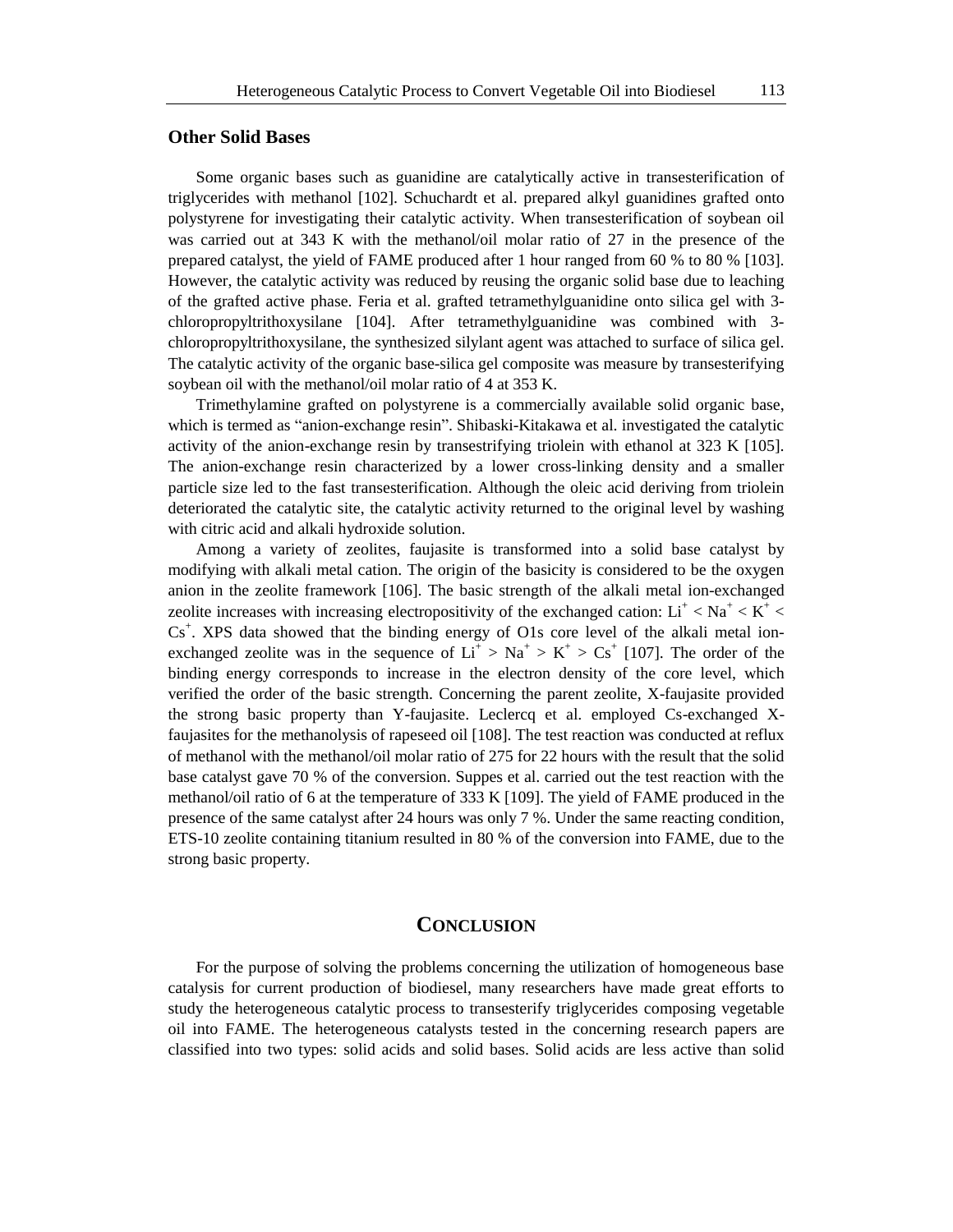base in catalyzing the transesterification, while the acid-catalyzed transesterification is advantageous to the conversion of the low-quality oil containing a large quantity of the free fatty acids. Since solid acids catalyzes esterification of the free fatty acids with methanol, the two step heterogeneous acid-base reactions system is one of the promising ways to convert a variety of the feedstock oil into biodiesel under the mild operating condition. However, the heterogeneous catalytic reaction is slow as compared to homogeneous one utilized for the existent process. Moreover, soluble substance is leached away from the heterogeneous catalyst under the transesterifying condition. These are the major study assignments for the practical use of the heterogeneous catalytic process, and the further research works are necessary for understanding of the catalytic mechanism. Characterization of the active sites, study on the catalytic material and theoretical quantification of the reaction kinetics will provide the significant data not only to modify the heterogeneous catalyst but also to design the appropriate process.

#### **ACKNOWLEDGMENTS**

The authors gratefully acknowledge support for this research by Kyoto Environmental Nanotechnology Cluster from Ministry of Education, Culture, Sports, Science and Technology.

### **REFERENCES**

- [1] Knothe, G. (2010). Biodiesel: Current trends and properties. *Topics in catalysis, 53*, 714-720.
- [2] Freedman, B., Pryde, E. H. and T. L. Mounts. (1984) Variables affecting the yield of fatty esters from transesterified vegetable oils. *Journal of American Oil Chemist's Society*, *61*, 1638-1643.
- [3] Helwani, Z., Othman M.R., Aziz, N., Kim, J. and Fernando, W. J. N. (2009). Solid heterogeneous catalysts for transesterification of triglycerides with methanol: a review. *Applied Catalysis A: General*, *363*, 1-10.
- [4] Zabeti, M., Daud, W. M. A. W. and Aroua, M. K. (2009). Activity of solid catalyst for biodiesel production: a review. *Fuel Processing Technology*, *90*, 770-777.
- [5] Mittelbach, M. (1990). Lipase catalyzed alcoholysis of sunflower oil. *Journal of the American Oil Chemists' Society*, *67*, 168-170.
- [6] Kaieda, M., Samukawa, T., Matsumoto, T., Ban, K., Kondo, A., Shimada, Y., Noda, H., Nomoto, F., Ohtsuka, K., Izumoto, E. and Fukuda, H. (1999). Biodiesel fuel production from plant oil catalyzed by *Rhizopus oryzae* lipase in a water-containing system without an organic solvent. *Journal of Bioscience and Bioengineering*, *88*, 627-631.
- [7] Watanabe, Y., Shimada, Y., Sugihara, A. and Tominaga, T. (2002). Conversion of degummed soybean oil to biodiesel fuel with immobilized *Candida antarctica* lipase. *Journal of Molecular Catalysis B: Enzymatic*, *17*, 151-155.
- [8] Nelson, L. A., Foglia, T. A. and Marmer, W. N. (1996). Lipase-catalyzed production of biodiesel. *Journal of the American Oil Chemists' Society*, *73*, 1191-1194.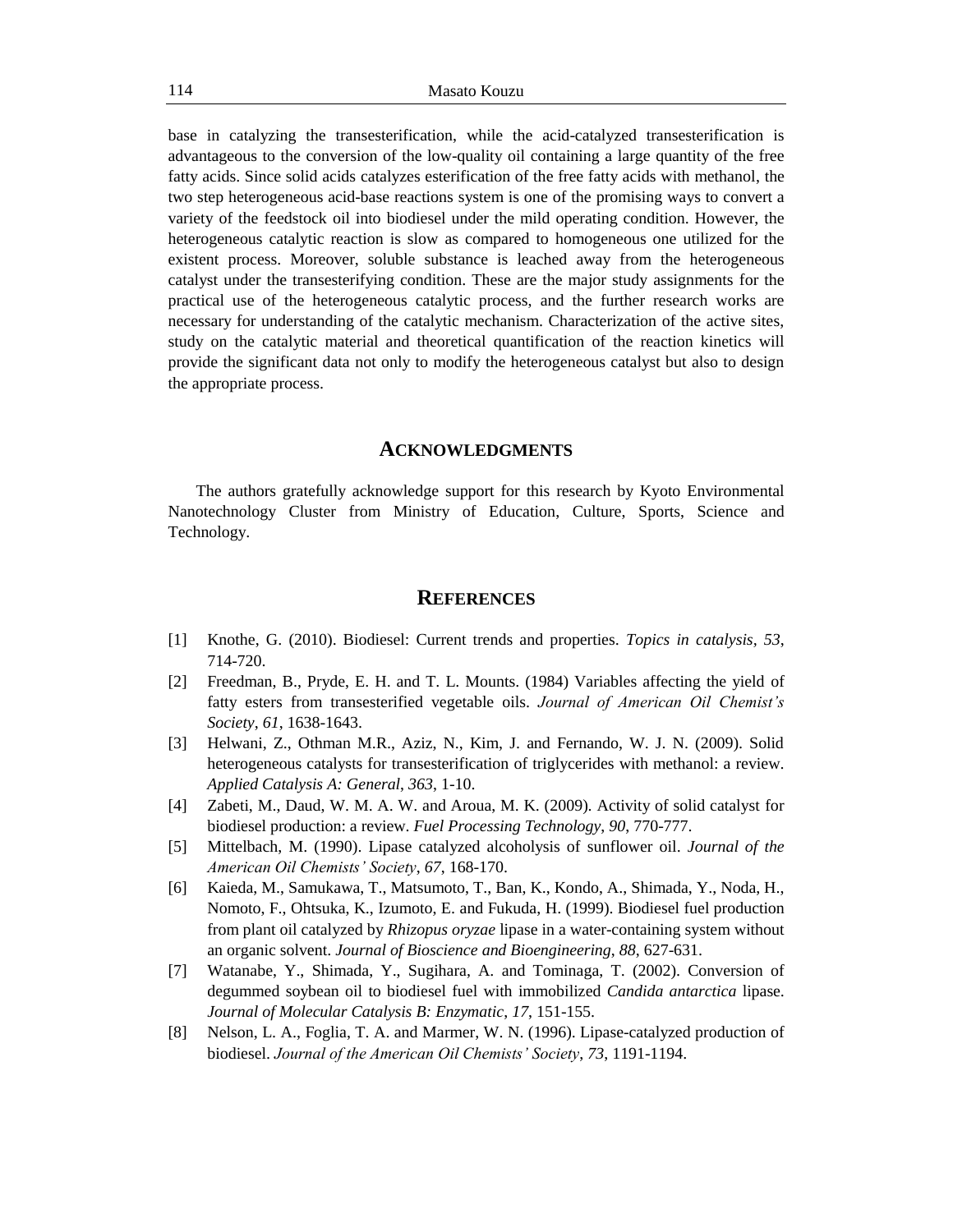- [9] Watanabe, Y., Shimada, Y., Sugihara, A. and Tominaga, Y. (2001). Enzymatic conversion of waste edible oil to biodiesel fuel in a fixed-bed bioreactor. *Journal of the American Oil Chemists' Society. 78*, 703-707.
- [10] Oda, M., Kaieda, M., Hama, S., Yamaji, H., Kondo, A., Izumoto, E. and Fukuda, H. (2005). Facilitatory effect of immobilized lipase-producing *Rhizopus oryzae* cells on acyl migration in biodiesel-fuel production. *Biochemical Engineering Journal,* 23, 45- 51.
- [11] Kusudiana, D. and Saka, S. (2001). Kinetics of transesterification in rapeseed oil to biodiesel fuel as treated in supercritical methanol. *Fuel*, *80*, 693-698.
- [12] Kusudiana, D. and Saka, S. (2004). Effect of water on biodiesel fuel production by supercritical methanol treatment. *Bioresource Technology*, *91*, 289-295.
- [13] Kusudiana, D. and Saka, S. (2004). Two-step preparation for catalyst-free biodiesel fuel production: hydrolysis and methyl esterification. *Applied Biochemistry and Biotechnology*, *115*, 781-794.
- [14] Yan, S., DiMaggio, C., Mohan, S., Kim, M., Salley, S. O. and Ng, K. Y. S. (2010). Advancement in heterogeneous catalysis for biodiesel production. *Topics in Catalysis*, *53*, 721-736.
- [15] Ma, F. and Hanna, H. A. (1999). Biodiesel production: a review. *Bioresource Technology*, *70*, 1-15.
- [16] Kabashima, H., Katou, T. and Hattori, H. (2001). Conjugate addition of methanol to 3 buten-2-one over solid base catalysts. *Applied Catalysis A: General*, *214*, 121-124.
- [17] Hattori, H., Shima, M., and Kabashima, H. (2000). Alcoholysis of ester and epoxide catalyzed by solid bases. *Studies in Surface Science and Catalysis, 130*, 3507-3512.
- [18] Lotero, E., Liu, Y., Lopez, E., Suwannakarn, K., Bruce, D. A. and Goodwin Jr., J. G. (2005). Synthesis of biodiesel via acid catalysis. *Industrial and Engineering Chemistry Research*, *44*, 5353-5363.
- [19] Stumborg, M. Wong, A. and Hogan, E. (1996). Hydroprocessed vegetable oils for diesel fuel improvement. *Bioresource Technology*, *56*, 13-18.
- [20] Bezergianni, S., Voutetakis, S. and Kalogianni, A. (2009). Catalytic hydrocracking of fresh and used cooking oil. *Industrial and Engineering Chemistry Research*, *48*, 8402- 8406.
- [21] Huber, G. W., O'Connor, P. O. and Corma, A. (2007). Processing biomass in conventional oil refineries: production of high quality diesel by hydrotreating vegetable oil in heavy vacuum oil mixture. *Applied Catalysis A: General*, *329*, 120-129.
- [22] Arata, K. and Hino, M. (1990). Preparation of superacids by metal oxides and their catalytic action. *Materials Chemistry and Physics*, *26*, 213-237.
- [23] Yamaguchi, T., Jin, T. and Tanabe, T. (1986). Structure of acid sites on sulfurpromoted iron oxide. The *Journal of Physical Chemistry*, *90*, 3148-3152.
- [24] Jin, T., Yamaguchi, T. and Tanabe, T. (1986). Mechanism on acidity generation on sulfur-promoted metal oxide. *The Journal of Physical Chemistry*, *90*, 4794-4796.
- [25] Lopez, D. E., Goodwin Jr., J. G., Bruce, D. A. and Lotero, E. (2005). Transesterification of triacetin with methanol on solid acid and base catalysts. *Applied Catalysis A: General*, *295*, 97-105.
- [26] Omota, F., Dimian, A. C. and Bliek, A. (2003). A fatty acid esterification by reactive distillation : part 2 kinetics-based design for sulphated zirconia catalyst. *Chemical Engineering Science*, *58*, 3175-3185.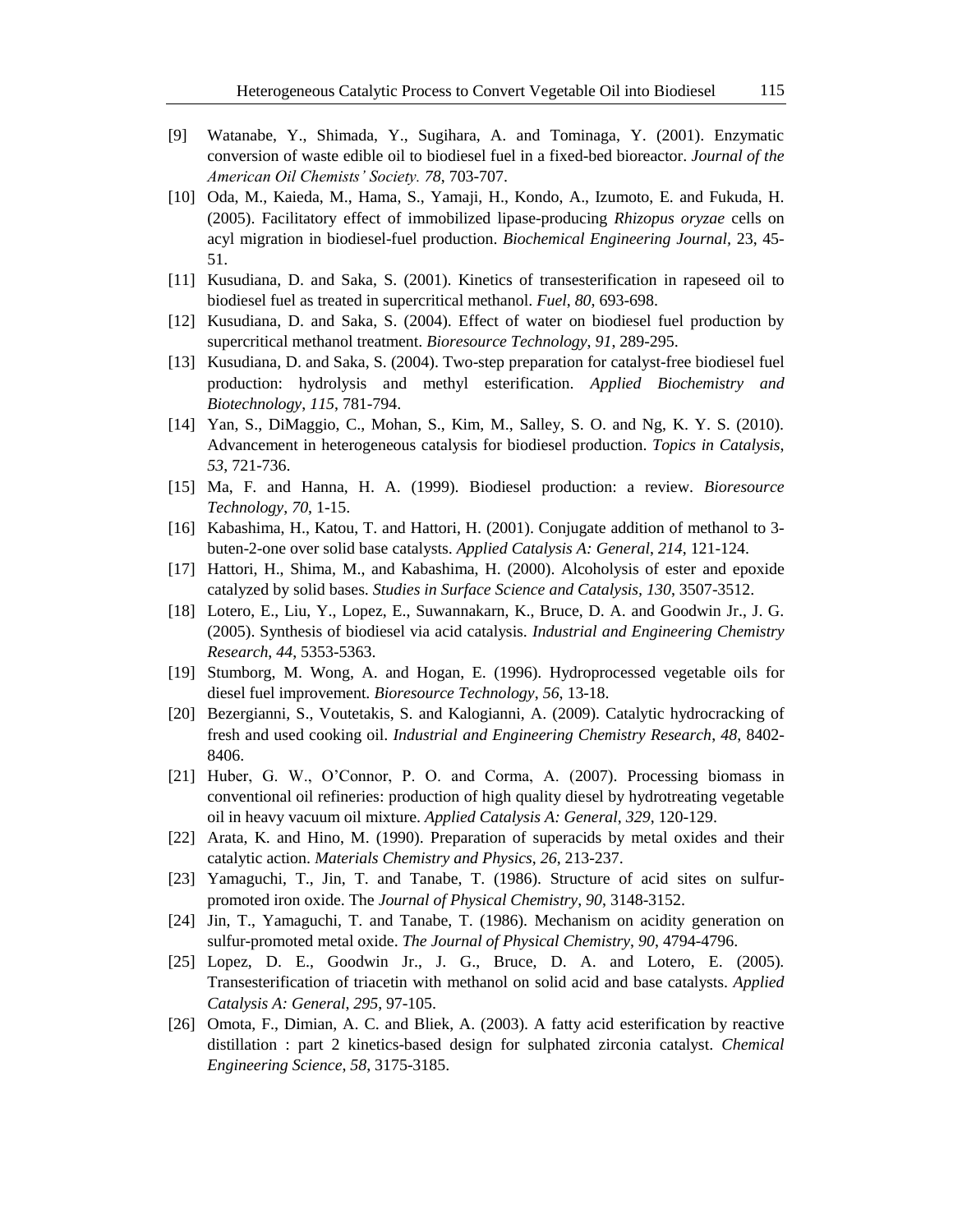- [27] Jitputti, J., Kitiyanan, B., Rangsunvigit, P., Bunyakiat, K., Attanatho, L. and Jenvanitpanjakul, P. (2006). Transesterification of crude palm kernel oil and crude coconut oil by different solid catalysts. *Chemical Engineering Journal*, *116*, 61-66.
- [28] Yadav, G. D. and Murkute, A. D. (2004). Preparation of a noble catalyst UDCaT-5: enhancement in activity of acid-treated zirconia, effect of treatment with chlorosulfonic acid vis-à-vis sulfuric acid. J*ournal of Catalysis*, *224*, 218-223.
- [29] Chen, X. R., Ju, Y. H. and Mou, C. Y. (2007). Direct synthesis of mesoporous sulfatedsilica-zirconia catalysts with high catalytic activity for biodiesel via esterification. *The Journal of Physical Chemistry C*, *111*, 18731-18737.
- [30] Furuta, S., Matsuhashi, H. and Arata, K. (2004). Biodiesel fuel production with solid superacid catalysis in fixed bed reactor under atmospheric pressure. *Catalysis Communications*, *5*, 721-723.
- [31] Ramu, S., Lingaiah, N., Prabhavashi Devi, B. L. A., Prasad, R. B. N., Suryanarayana, I. and Prasad, P. S. S. (2004). Esterification of palmtic acid with methanol over tungsten oxide supported on zirconia solid acid catalysts: effect of method of preparation of the catalyst on its structural stability and reactivity. *Applied Catalysis A: general*, *276*, 163- 168.
- [32] Yadav, G. D. and Thathagar, M. B. (2002). Esterification of maleic acid with ethanol over cation-exchange resin catalysts. *Reactive and Functional Polymers*, *52*, 99-110.
- [33] dos Reis, S. C. M., Lacher, E. R., Nascimento, R. S. V., Rodrigues Jr., J. A. and Reid, M. G. (2005). Transesterification of Brazilian vegetable oils with methanol over ionexchange resins. *Journal of the American Oil Chemists' Society*, *82*, 661-665.
- [34] Vicente, G., Coteron, A., Martinez, M. and Aracil, J. (1998). Application of the factorial design of experiments and response surface methodology to optimize biodiesel production. *Industrial Crops and Products*, *8*, 29-35.
- [35] de Rezende, S. M., de Castro Reis, M., Reid, M. G., Silva Jr., P. L., Coutinho, F. M. B., da Siliva San Gil and Lachter, E. R. (2008). Transesterification of vegetable oils promoted by poly (styrene-divinylbenzene) and poly (divinylbenzen). *Applied Catalysis A: General*, *349*, 198-203.
- [36] Ozbay, N., Oktar N. and Tapan, N. A. (2008). Esterification of free fatty acids in waste cooking oils (WCO): Role of ion-exchange resins. *Fuel*, *87*, 1789-1798.
- [37] Russbueldt, B. M. E. and Hoelderich, W. F. (2009). New sulfonic acid ion-exchange resins for the preesterification of different oils and fats with high content of free fatty acids. *Applied Catalysis A: General*, *362*, 47-57.
- [38] Liu, Y., Wang, L. and Yan, Y. (2009). Biodiesel synthesis combining pre-esterification with alkali catalyzed process from rapeseed oil deodorizer distillate. *Fuel Processing Technology*, *90*, 857-862.
- [39] Talukder, M. R., Wu, J. C. and Chua, L. P-L. (2010). Conversion of waste cooking oil to biodiesel via enzymatic hydrolysis followed by chemical esterification. *Energy and Fuels,24*, 2016-2019.
- [40] Tesser, R., Di Serio, M., Guida, M., Nastasi, N. and Santacesaria, E. (2005). Kinetics of oleic acid esterification with methanol in the presence of triglycerides. *Industrial and Engineering Chemistry Research*, *44*, 7978-7982.
- [41] Okuhara, T. (2002). Water-tolerant solid acid catalysts. *Chemical Reviews*, *102*, 3641- 3666.
- [42] Harmer, M. A., Sun, Q. and Farneth, W. E. (1996). High surface area Nafion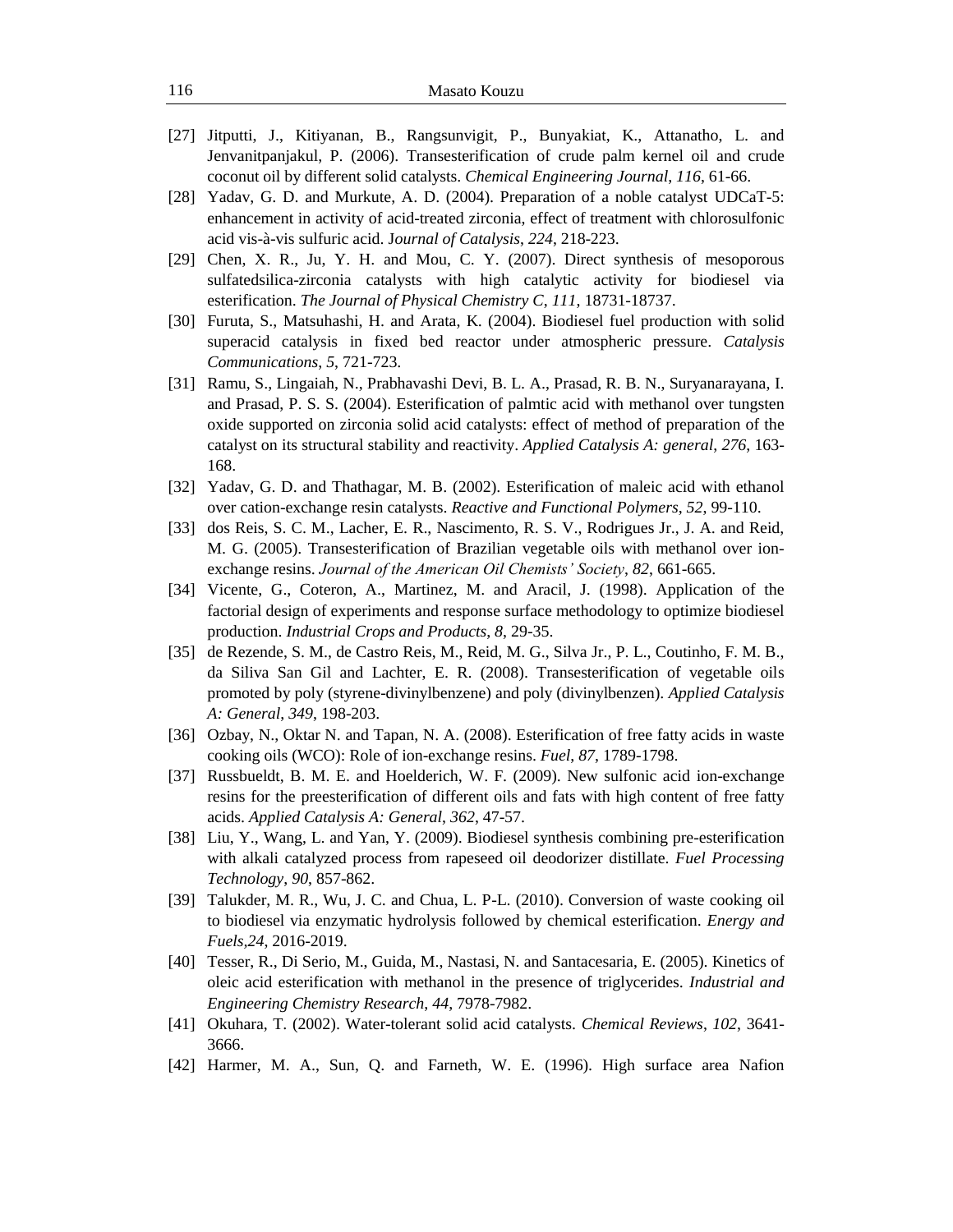resin/silica nanocomposites: a new class of solid acid catalyst. *Journal of the American Chemical Society*, *118*, 7708-7715.

- [43] Harmer, M. A. and Sun, Q. (2001). Solid acid catalysis using ion-exchange resins. *Applied Catalysis A: General*, *221*, 45-62.
- [44] Ni, J. and Meunier, F. C. (2007). Esterification of free fatty acids in sunflower oil over solid acid catalysts using batch and fixed bed reactors. *Applied Catalysis A: General*, *333*, 122-130.
- [45] Toda, M., Takagaki, A., Okumura, M., Kondo, J. N., Domen, K., Hayashi, S. and Hara, M. (2005). Green chemistry: biodiesel made with sugar catalyst. *Nature*, *438*, 178-178.
- [46] Okumura, M., Takagaki, A., Toda, M., Kondo, J. N., Domen, K., Hayashi, S. and Hara, M. (2006). Acid-catalyzed reactions on flexible polycyclic aromatic carbon in amorphous carbon. *Chemistry of Materials*, *18*, 3039-3045.
- [47] Hara, M. (2010). Biodiesel production by amorphous carbon bearing  $SO<sub>3</sub>H$ , COOH and phenolic OH groups, a solid Bronsted acid catalyst. *Topics in Catalysis*, *53*, 805-810.
- [48] Lou, W. Y., Zong, M. H. and Duan, Z. Q. (2008). Efficient production of biodiesel from high free fatty acid-containing waste oils using various carbohydrate-derived solid acid catalysts. *Bioresource Technology*, *99*, 8752-8756.
- [49] Suganuma, S., Nakajima, K., Kitano, M., Yamaguchi, D., Kato, H., Hayashi, S. and Hara, H. (2008). Hydrolysis of cellulose by amorphous carbon bearing  $SO<sub>3</sub>H$ , COOH and OG groups. *Journal of the American Chemical Society*, *130*, 12787-12793.
- [50] Tatematsu, S., Hibi, T., Okuhara, T. and Misono, M. (1984). Preparation process and catalytic activity of  $Cs_xH_{3-x}PW_{12}O_{40}$ . *Chemistry Letters*, 13, 865-868.
- [51] Okuhara, T., Nishimura, T., Watanabe, H. and Misono, M. (1992). Insoluble heteropoly compounds as highly active catalysts for liquid phase reactions. *Journal of Molecular Catalysis*, *74*, 247-256.
- [52] Alsalme, A., Kozhevnikova, E. F. and Kozhevnikova, I. V. (2008). Heterolpoly acids as catalysts for liquid-phase esterification and transesterification. *Applied Catalysis A: General*, *349*, 170-176.
- [53] Pesaresi, L., Brown, D. R., Lee, A. F., Montero, J. M., Williams, H. and Wilson, K. (2009). Cs-doped H4SiW12O<sup>40</sup> catalysts for biodiesel applications. *Applied Catalysis A: General*, *360*, 50-58.
- [54] Katada, N., Hatanaka, T., Ota, M., Yamada, K., Okumura, K. and Niwa, M. (2009). Biodiesel production using heteropoly acid-derived solid acid catalyst H4PNbW11O40/WO3-Nb2O5. *Applied Catalysis A: General*, *363*, 164-168.
- [55] Brito, A., Borges, M. E. and Otero, N. (2007). Zeolite Y as a heterogeneous catalyst in biodiesel fuel production from used vegetable oil. *Energy and Fuels*, *21*, 3280-3283.
- [56] Kiss, A. A., Dimian, A. C. and Rothenberg, G. (2006). Solid acid catalysts for biodiesel production – towards sustainable energy. *Advanced Synthesis and Catalysis, 348*, 75- 81.
- [57] Bournay, L., Casanava, D., Delfort, B., Hillion, G. and Chodorge, J. A. (2005). New heterogeneous process for biodiesel production: a way to improve the quality and the value of the crude glycerin produced by biodiesel plant. *Catalysis Today*, *106*, 190-192.
- [58] Pines, H., Vesely, J. A. and Ipatieff, V. N. (1955). Migration of double bond in olefinic and diolefinic hydrocarnons catalyzed by sodium. Dehydration of alpha-limonene and p-cymene. *Journal of the American Chemical Society*, *77*, 347-348.
- [59] Climent, M. J., Corma, A., Iborra, S. and Velty, A. (2002). Designing the adequate base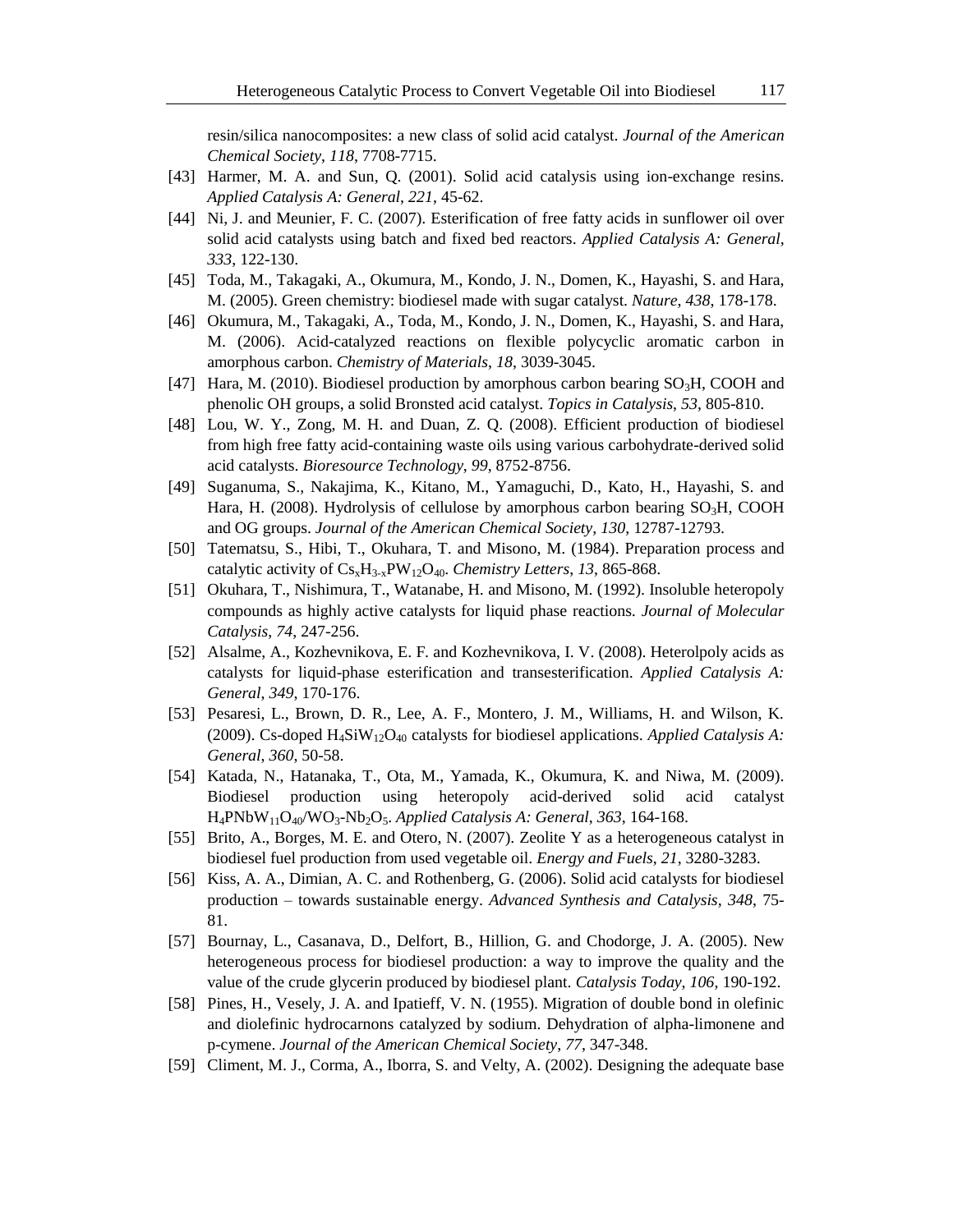solid catalyst with Lewis or Bronsted basic sites or with acid-base pairs. *Journal of Molecular Catalysis A: Chemical*, *182-183*, 327-342.

- [60] Xie, W., Peng, H. and Chen, L. (2006). Transesterification of soybean oil catalyzed by potassium loaded on alumina as a solid-base catalyst. *Applied Catalysis A: General*, *300*, 67-74.
- [61] Vyas, A. P., Subrahmanyam, N. and Patel, P. A. (2008). Production of biodiesel through transesterification of jatropha oil using KNO3/Al2O<sup>3</sup> solid catalyst. *Fuel*, *88*, 625-628.
- [62] Ebiura, T., Echizen, T., Ishikawa, A., Murai, K. and Baba, T. (2005). Selective transesterification of triolein with methanol to methyl oleate and glycerol using alumina loaded with alkali metal salt as a solid-base catalyst. *Applied Catalysis A: General*, *283*, 111-116.
- [63] Xie, W. and Li, H. (2006). Alumina supported potassium iodide as a heterogeneous catalyst for biodiesel production from soybean oil. *Journal of Molecular Catalysis A: Chemical*, *255*, 1-9.
- [64] Ilgen, O. and Akin, A. N. (2009). Transesterification of canola oil to biodiesel using MgO loaded with KOH as a heterogeneous catalyst. *Energy and Fuels*, *23*, 1786-1789.
- [65] Xie, W. and Huang, X. (2006). Synthesis of biodiesel from soybean oil using heterogeneous KF/ZnO catalyst. *Catalysis Letters*, *107*, 53-59.
- [66] Alonso, D. M., Mariscal, R., Moreno-Tost, R., Poves, M. D. Z. and Granados, M. L. (2007). Potassium leaching during triglyceride transesterification using K/gammaalumina catalysts. *Catalysis Communications, 8*, 2074-2080.
- [67] Kim, H. J., Kang, B. S., Kim, M. J., Park, Y. M., Kim, D. K., Lee, J. S. and Lee, K. Y. (2004). Transesterification of vegetable oil to biodiesel using heterogeneous base catalyst. *Catalysis Today*, *93-95*, 315-320.
- [68] Suzukamo, G., Fukao, M. and Minobe, M. (1987). Preparation of new superbase and its catalytic activity. *Chemistry Letters*, *16*, 585-588.
- [69] Kouzu, M., Kasuno, T., Tajika, M., Sugimoto, Y., Yamanaka S. and Hidaka, J. (2008). Calcium oxide as a solid base catalyst for transesterification of soybean oil and its application to biodiesel production. *Fuel*, *87*, 2798-2806.
- [70] Zhang, G., Hattori, H. and Tanabe, K. (1988). Aldol addition of acetone, catalyzed by solid base catalysts: magnesium oxide, calcium oxide, strontium oxide, barium oxide, Lanthanum oxide and zirconium oxide. *Applied Catalysis*, *36*, 189-197.
- [71] Hattori, H. (2001). Solid base catalysts: generation of basic sites and application to organic synthesis. *Applied Catalysis A: General*, *222*, 247-259.
- [72] Matsuhashi, H. (2009). Synthesis of novel solid base of MgO covered with methanol oxide. *Topics in Catalysis*, 52, 828-833.
- [73] Kabashima, H., Tsuji, H. and Hattori, H. (1997). Micheal addition of methyl crotonate over solid base catalysts. *Applied Catalysis A: General*, *165*, 319-325.
- [74] Granados, M. L., Poves, M. D. Z., Alonso, D. M., Mariscal, R., Galisteo, F. C., Moreno-Tost, R., Santamaria J. and Fierro, J. L. G. (2007). Biodiesel from sunflower oil by using activated calcium oxide. *Applied Catalysis B: Environment, 73*, 317-326.
- [75] Kouzu, M., Yamanaka, S., Hidaka J. and Tsunomori, M. (2009). Heterogeneous catalysis of calcium oxide used for transesterification of soybean oil with refluxing methanol. *Applied Catalysis A: General*, *355*, 94-99.
- [76] Liu, X., He, H., Wang, Y., Zhu S. and Piao, X. (2008). Transesterification of soybean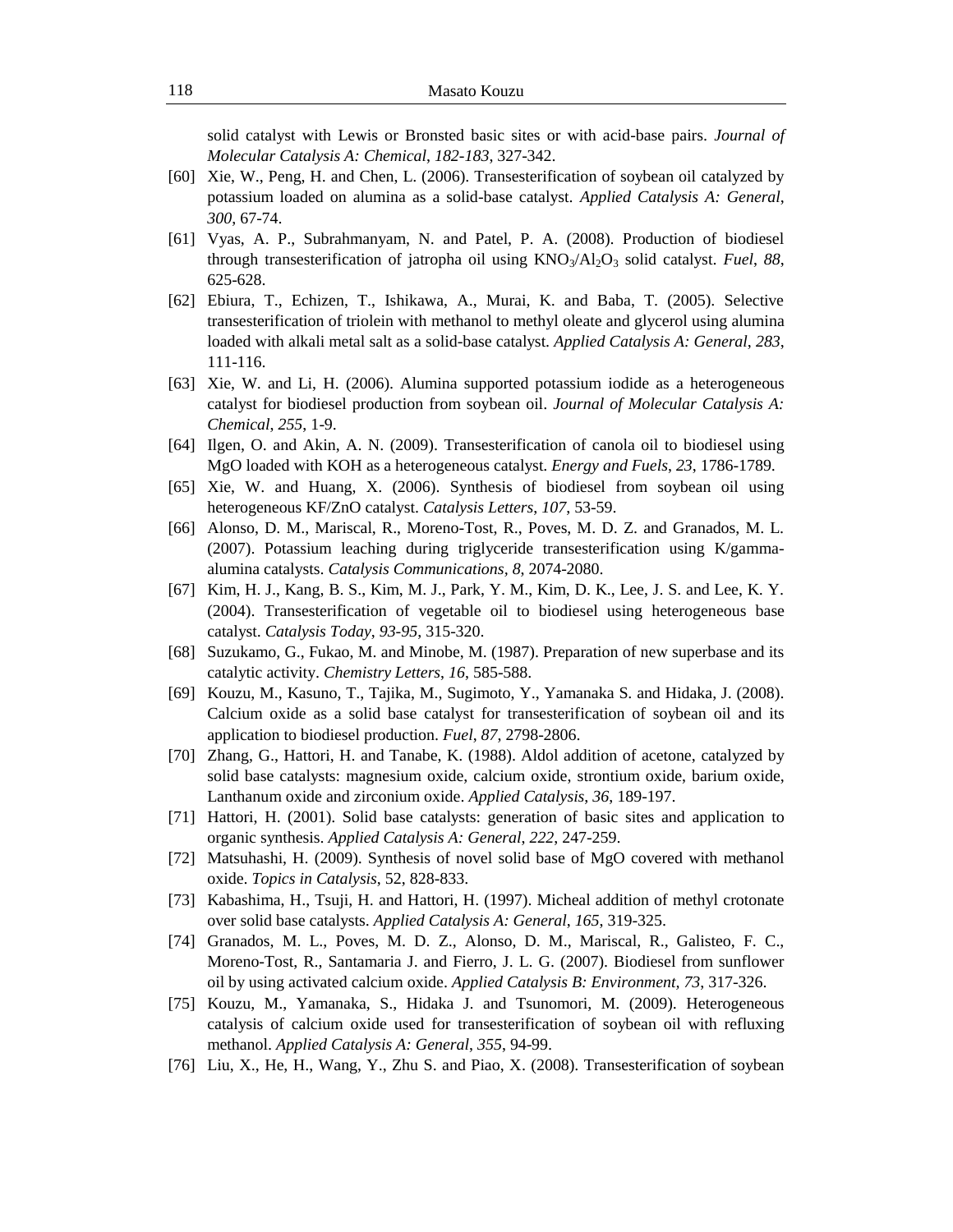oil to biodiesel using CaO as a solid base catalyst. *Fuel*, *87*, 216-221.

- [77] Ngamcharussrivichai, C., Nunthasanti, P., Tanachai, S. and Bunyakiat, K. (2010). Biodiesel production through transesterification over natural calciums. *Fuel Processing Technology*, *91*, 1409-1415.
- [78] Kouzu, M., Kasuno, T., Tajika, M., Yamanaka, S. and Hidaka, J. (2008). Active phase of calcium oxide used as solid base catalyst for transesterification of soybean oil with refluxing methanol. *Applied Catalysis A: General*, *334*, 357-365.
- [79] Kouzu, M., Hidaka, J., Wakabayashi, K. and Tsunomori, M. (2010). Solid base catalysis of calcium glyceroxide for a reaction to convert vegetable oil into its methyl esters. *Applied Catalysis A: General*, *390*, 11-18.
- [80] Kouzu, M., Hidaka, J., Komichi, Y., Nakano H. and Yamamoto, M. (2009). A process to transesterify vegetable oil with methanol in the presence of quick lime bit functioning as solid base catalyst. *Fuel*, *88*, 1983-1990.
- [81] Watkins, R. S., Lee A. F. and Wilson, K. (2004). Li-CaO catalyzed tri-glyceride transesterification for biodiesel applications. *Green Chemistry*, *6*, 335-340.
- [82] Alonso, D. M., Mariscal, R., Granados M. L. and Maireles-Torres, P. (2009). Biodiesel preparation using Li/CaO catalysts: Activation process and homogeneous contribution. *Catalysis Today*, *143*, 167-171.
- [83] Meher, L. C., Kulkarni, M. G., Dalai A. K. and Naik, S. N. (2006). Transesterification of karanja (*Pongamia pinnata*) oil by solid base catalysts. *European Journal of Lipid Science and Technology*, *108*, 389-397.
- [84] Umdu, E. S., Tuncer M. and Seker, E. (2009). Transesterification of *Nannochloropsis oculata* microalga's lipid to biodiesel on  $Al_2O_3$  supported CaO and MgO catalysts. *Bioresource Technology*, 100, 2828-2831.
- [85] Albuquerque, M. C. G., Jimenez-Urbistondo, I., Santamaria-Gonzalez, J., Merida-Robles, J. M., Moreno-Tost, R., Rodriguez-Castellon, E., Jimenez-Lopez, A., Azevedo, D. C. S., Cavalcante Jr., C. L. and Maireles-Torres, P. "CaO supported mesoporous silicas as basic catalysts for transesterification reactions. *Applied Catalysis A: General*, *334*, 35-43.
- [86] Yamanaka, S., Kouzu, M., Kadota, K., Shimosaka, A., Shirakawa Y. and Hidaka, J. (2007). Catalysis by CaO/SiO<sup>2</sup> composite particle for biodiesel production. *Kagaku Kougaku Ronbunsyu*, *33*, 483-489.
- [87] Nakatani, N., Takamori, H., Takeda K. and Sakugawa, H. (2009). Transesterification of soybean oil using combusted oyster shell waste as a catalyst. *Bioresource Technology*, *100*, 1510-1513.
- [88] Wei, Z., Xu, C. and Li, B. (2009). Application of waste eggshell as low-cost solid base catalyst for biodiesel production. *Bioresource Technology*, *100*, 2883-2885.
- [89] Boey, P. L., Maniam G. P. and Hamid, S. A. (2009). Biodiesel production via transesterification of palm olein using waste mud crab (*Scylla serrara*) shell as a heterogeneous catalyst. *Bioresource Technology*, *100*, 6362-6368.
- [90] Viriya-empikul, N., Krasae, P., Puttasawat, B., Yoosuk, B., Chollacoop, N. and Faungnawakij, K. (2010). Waste shells of mollusk and egg as biodiesel production catalysts. *Bioresource Technology*, *101*, 3765-3767.
- [91] Cavani, F., Trifiro, F. and Vaccari, A. (1991). Hydrotalcite-type anionic clay: preparation, properties and applications. *Catalysis Today*, *11*, 173-301.
- [92] Constantino, V. R. L. and Pinnavaia, T. J. (1995). Basic properties of  $Mg^{2+}_{1-x}Al^{3+}_{x}$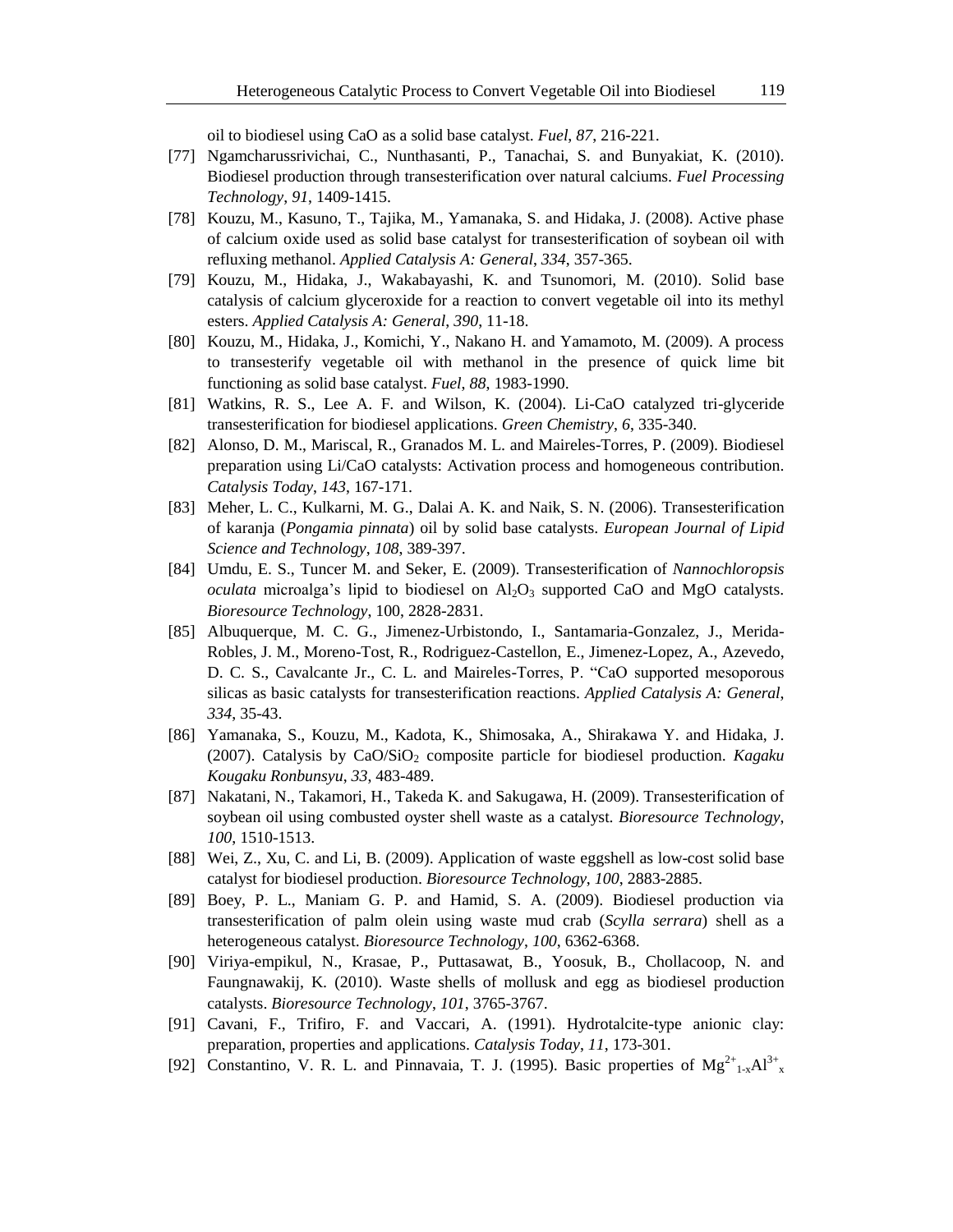layered double hydroxides interacted by carbonate, hydroxide, chloride, and sulfate anions. *Inorganic Chemistry, 34*, 883-892.

- [93] DiCosimo, J, J., Diez, V. K., Xu, M., Iglesia, E. and Apesteguia, C. R. (1998). Structure and surface and catalytic properties of Mg-Al basic oxides. *Journal of Catalysis*, *178*, 499-510.
- [94] Corma, A., Fornes, V., Martin-Aranda, R. M. and Rey, F. (1992). Determination of base properties of hydrotalcites: condensation of benzaldehyde with ethyl acetoacetate. *Journal of Catalysis*, *134*, 58-65.
- [95] Diez, V. K., Apesteguia, C. R. and DiCosimo, J. J. (2003). Effect of chemical composition on the catalytic performance of  $Mg_yAlO_x$  catalysts for alcohol elimination reactions. *Journal of Catalysis*, *215*, 220-223.
- [96] Yamaguchi, K., Ebitani, K., Yoshida, T., Yoshida, H. and Kaneda, K. (1999). Mg-Al mixed oxides as highly active acid-base catalysts for cycloaddition of carbon dioxide to epoxides. *Journal of the American Chemical Society, 121*, 4526-4527.
- [97] Tichit, D., Lutic, D., Coq, B., Durand, R. and Teissier, R. (2003). The aldol condensation of acetaldehyde and heptanal on hydrotalcite-type catalysts. *Journal of Catalysis*, *219*, 167-175.
- [98] Xie, W., Peng, H. and Chen, L. (2006). Calcined Mg-Al hydrotalcites as solid base catalysts for methanolysis of soybean oil. *Journal of Molecular Catalysis A: Chemical*, *246*, 24-32.
- [99] Gao, L., Xu, B., Xiao, G. and Lv, J. (2008). Transesterification of palm oil with methanol to biodiesel over a KF/hydrotalcite solid catalyst. *Energy and Fuels*, *22*, 3531-3535.
- [100] Macala, G. S., Robertson, A. W., Day, Z. B., Lewis, R. S., Iretskii, A. V. and Ford, P. C. (2008). Transesterification catalyst from iron doped hydrotalcite-like precursors: solid bases for biodiesel production. *Catalysis Letter*, *122*, 205-209.
- [101] Constantino, U., Marmottini, F., Nocchetti, M. and Vivani, R. (1998). New synthetic routes to hydrotalcite-like compounds –characterization and properties of the obtained materials. *European Journal of Inorganic Chemistry*, 1439-1446.
- [102] Cantrell, D. G., Gillie, L. J., Lee, A. F. and Wilson, K. (2005). Structure-reactivity correlations in MgAl hydrotalcite catalysts for biodiesel synthesis. *Applied Catalysis A: General*, *287*, 183-190.
- [103] Schuchardt, U., Vargas, R. M. and Gelbard, G. (1995). Alkylguanidines as catalyst for the transesterification of rapeseed oil. *Journal of Molecular Catalysis A: Chemical*, *99*, 65-70.
- [104] Schuchardt, U., Vargas, R. M. and Gelbard, G.. (1996). Transesterification of soybean oil catalyzed by alkylguanidines heterogenized on different substituted styrene. *Journal of Molecular Catalysis A: Chemical*, *109*, pp. 37-44.
- [105] Feria, E. A., Ramalho, H. F., Marques, J. S., Suarez, P. A. Z. and Prado, A. G. S. (2008). Tetramethylguanidine covalently bonded onto silica gel surface as an efficient and reusable catalyst for transesterification of vegetable oil. *Applied Catalysis A: General*, *338*, 72-78.
- [106] Shibasaki-Kitakawa, N., Honda, H., Kuribayashi, H., Toda, T., Fukumura, T. and Yonemoto, T. (2007). Biodiesel production using anionic ion-exchange resin as heterogeneous catalyst. *Bioresource Technology*, *98*, 416-421.
- [107] Ono, Y. and Baba, T. (1997). Selective reactions over solid base catalysts. *Catalysis*